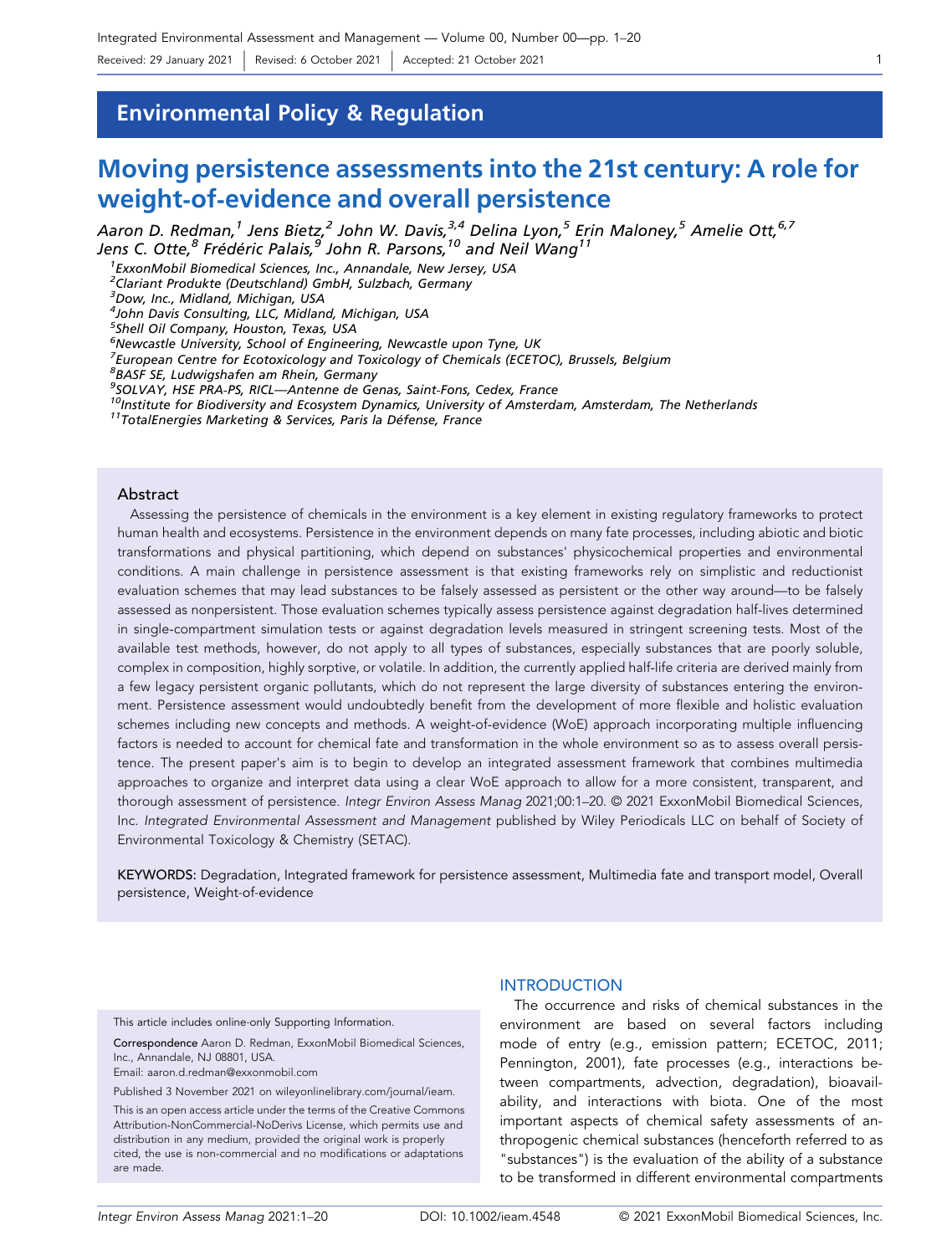(e.g., air, water, soil, sediment; Webster et al., 1998). The rates of transformation and emissions will directly influence the concentrations of a substance in these compartments and therefore exposure of biota: The lower the rates of transformation, the higher environmental concentrations will be and the longer a substance will persist. It is assumed that continuous release of a persistent substance may result in its large‐scale distribution and/or accumulation to levels that may have known or currently unknown adverse effects in biota (including humans; Abelkop et al., 2015). An important issue for highly persistent substances is that if ecotoxicological concerns are demonstrated after release into the environment, it would require many years to remove that substance from the environment after a restriction or ban on its use (Matthies et al., 2016).

Criteria for the identification of persistent anthropogenic chemical substances have been incorporated into chemical legislations in different parts of the world. The existing legislations, which define different protection objectives and different specific criteria for various environments, have been established as a result of scientific and policy discussions. Currently, persistence criteria are in most cases defined as half‐lives in single compartments, and these are derived from compartment‐based laboratory biodegradation studies, generally performed under aerobic conditions or are based on stringent screening tests (ECHA, 2017a). Such studies should be performed under controlled conditions to make it possible to obtain relevant and reproducible information for comparison with appropriate criteria. This narrow focus excludes several important environmental processes such as resuspension, dynamic partitioning, and photodegradation processes (Solomon et al., 2013) and adaptation of microbial communities (Poursat et al., 2019). The significance of these processes for persistence assessment is discussed in the companion paper (Davenport et al., 2021). Further, existing criteria were developed based on structurally specific classes of legacy pollutants and do not reflect the behavior of a wide range of other chemical classes (Matthies et al., 2016). It is questionable whether these criteria can be readily applied to other substances without considering their possible different intrinsic properties (Whale et al., 2021). For example, ionic substances, volatile and poorly soluble substances, substances of unknown or variable composition, complex reaction products, or biological materials (UVCBs), and polymers have special properties that can require adapted methods (Davenport et al., 2021; ECETOC, 2020) and dedicated frameworks for persistence evaluations.

The ability of a substance to be transformed depends on a combination of its intrinsic properties together with the physical and biogeochemical properties of the environmental system (biomass, temperature, organic matter, etc.; Boethling et al., 2009), which may be heterogeneous. Test design should minimize artifactual impacts of environmental factors (Davenport et al., 2021), for example, limited active biomass (Ott et al., 2019, 2020) or limited bioavailability (Ortega‐Calvo et al., 2015; Schäffer et al., 2018) to

understand the intrinsic degradation potential for a given substance. Overall, the current general approach to regulatory persistence (P) assessments, with notable exceptions (ECCC, 2016), follows a simplistic approach in which many important influencing factors are not satisfactorily considered, and anthropogenic chemical substances of interest can therefore be falsely assessed to be intrinsically persistent. Further, the data can be conflicting, both within and between compartments, which complicates consistent persistence assessments. In the present paper, the European Centre for Ecotoxicology and Toxicology of Chemicals (ECETOC) Task Force "Moving persistence (P) assessments into the 21st Century" proposes a generalized conceptual framework to move P assessments into the 21st century exploring the application of weight‐of‐evidence (WoE), and overall persistence  $(P_{ov})$  to the evaluation steps. A companion paper addresses scientific opportunities related to improving the accuracy and reliability of laboratory methods to improve persistence assessment (Davenport et al., 2021).

A multimedia framework is needed to account for environmental emissions, partitioning between compartments and to integrate the combined effects of compartment‐ specific behavior on environmental persistence (Gouin et al., 2000; Hollander et al., 2008; Mackay, Hughes, et al., 2014; Scheringer et al., 2009). All relevant properties of a substance and the nature of different environments should be included in the assessment, and the fate processes taking place must be considered in a WoE approach. A WoE framework is also needed to evaluate multiple lines of evidence (LoE) within and between compartments (Bilcke, 2002; Hardy et al., 2017; WHO, 2009), using different sources of information, such as laboratory screening and simulation studies, quantitative structure–activity relationship (QSAR) models, monitoring studies, and other information to be assembled in an expert judgment. A special focus should be given to the partitioning properties of a substance and the inclusion of all possible degradation processes in addition to aerobic biodegradation.

Currently, there is no such framework that defines which data and how such data should be used and weighted to determine whether a substance is persistent. Therefore, the objective of this paper is to propose an integrated WoE framework that includes a multimedia approach that can account for different emission scenarios but can also leverage available laboratory (standard or nonstandard) and field‐monitored degradation studies for a persistence assessment. This approach supplements the precautionary principle where in the absence of any data on degradation in the environment a substance is assumed to be persistent. Where high‐quality degradation and partitioning data for all relevant compartments are available, these can be used with multimedia modeling to evaluate the persistency of the substance in the environment as a whole, considering the effects of bioavailability and environmental factors. This approach can also be used to identify compartments where the substance is persistent and where mitigating and regulatory measures may be required. If all of the required data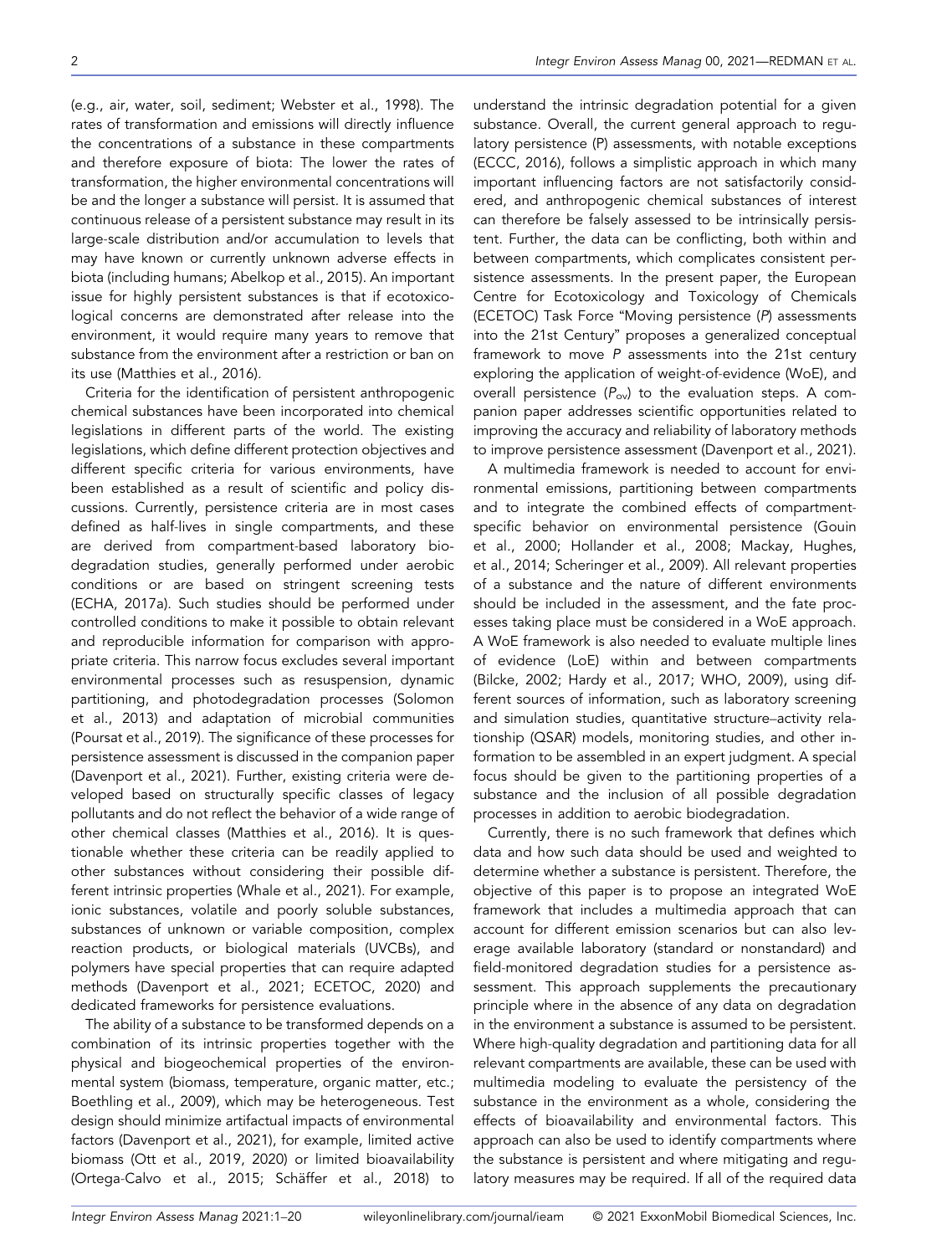are not available, estimated data can be applied, considering the uncertainty associated with such estimates in order to be consistent with the precautionary principle. The objective of such a framework, along with the recommended methodological improvements in the companion paper (Davenport et al., 2021), is to ensure a more consistent, transparent, and thorough persistence assessment that is sufficiently flexible to leverage multiple types of persistence data (e.g., experimental, modeling, field).

This paper is structured so that current definitions of persistence are described first to establish a common understanding of the concepts. The unit‐world concept is introduced as the general framework of the physical world that will be used to organize the WoE approach that is needed to advance the science of persistence assessment. The  $P_{ov}$  metric is then discussed as an integrated approach to environmental persistence assessment in the multimedia unit-world conceptual model.  $P_{ov}$  is a metric representing residence time based on multimedia fate and transport models and is the operational outcome of the unit‐world concept that is required to organize persistence data. The WoE approach to persistence assessment, based on the unit‐world concept, in an Integrated Framework for Persistence Assessment, is then outlined. Finally, the paper provides some working examples of  $P_{ov}$  calculations for phenanthrene and clear recommendations for future work to develop guidance and fit‐for‐purpose criteria to support the advancement of the science of persistence assessments.

The focus of this work is narrowly placed on characterizing persistence as a property of a molecule in the multimedia environment. The metrics, concepts, and approaches described in the present paper have obvious application to formal regulatory assessments of persistence, bioaccumulation, and toxicity (PBT) of chemicals as well as formal regulatory risk assessment work. However, these are considered beyond the scope of this work, because both PBT and risk assessment science are very detailed subjects in their own right.

## CURRENT UNDERSTANDING OF PERSISTENCE

## **Definitions**

Degradability. Degradability can be defined as the ability of a chemical to be structurally modified or broken down into smaller molecules in a particular environment as a result of abiotic processes (e.g., hydrolysis by water, direct or indirect photolysis by light), biotic processes (e.g., degradation by microorganisms—usually bacteria or fungi), or a combination of both. Biodegradability can be more specifically defined as the ability of a chemical to degrade as a result of interactions with biological elements (Goswami & O'Haire, 2016). Abiotic degradation processes typically result in the single transformation of one chemical into another one (=primary degradation), which can be an important precursor step to facilitate more complete degradation processes carried out by microorganisms that can achieve complete degradation (=ultimate degradation) with the complete conversion of organic carbon into ubiquitous inorganic chemicals (e.g.,  $CO<sub>2</sub>$ , CH<sub>4</sub>, water, mineral salts) and/or incorporation into microbial biomass (Duber‐Smith et al., 2012).

Degradability describes how completely (=degradation extent, i.e., primary or ultimate, mineralization or conversion to biomass, etc.) and how quickly (=degradation rate) a chemical will degrade in a particular environment. Although the degradation rate can be used to assess the propensity of a chemical to degrade in the environment, there is no scientifically objective threshold that can be used to define a chemical as degradable, because this concept is subject to personal values and perceptions. For some chemicals, degradation will only occur under very specific conditions and/or over extremely long periods on a human scale (Saxe, 2011).

Persistence. Environmental persistence of chemicals (parents or relevant metabolites) is a subjective concept (Lipnick, Hermens, et al., 2000; Lipnick, Jansson, et al., 2000). For example, many definitions have been proposed in varying contexts (i.e., scientific research, regulatory assessment, and societal concern; ECETOC, 2003; Nordberg et al., 2009). From a general perspective, environmental persistence can be tentatively defined as the propensity for a chemical to remain in the environment before being transformed by chemical and/or biological processes in a particular environmental compartment (e.g., air, water, soil, sediment). No clear scientific evidence exists about how long a chemical must persist in the environment for it to be considered of concern. That is because environmental persistence as such has no scientific meaning any chemical could be considered persistent based on the above definition—and only makes sense when used relative to a given framework. In environmental regulations, arbitrary assessment criteria are thus used, such as half‐life thresholds reflecting levels of presumed or known risks considered unacceptable to human society.

#### Underlying properties and factors

Regulations generally consider persistence as a chemical‐ intrinsic property whereas, in real‐world as well as under experimental conditions, it is actually determined by a combination of substance‐specific properties (so‐called intrinsic persistence) and environmental factors (so‐called environment‐dependent persistence; Thouand et al., 2011).

Intrinsic persistence. A substance may remain in the environment over long periods because its chemical structure is recalcitrant to any hydrolytic and/or photolytic degradation or to any enzymatic attack from microorganisms. The latter situation may occur if the substance is not able to interact with microbial cells (e.g., because of unsuitable size or shape or absence of suitable membrane transporters) or is not able to enter microbial metabolic pathways (e.g., is not a substrate for available intracellular or extracellular enzymes or not converted into precursor metabolites; Fewson, 1988).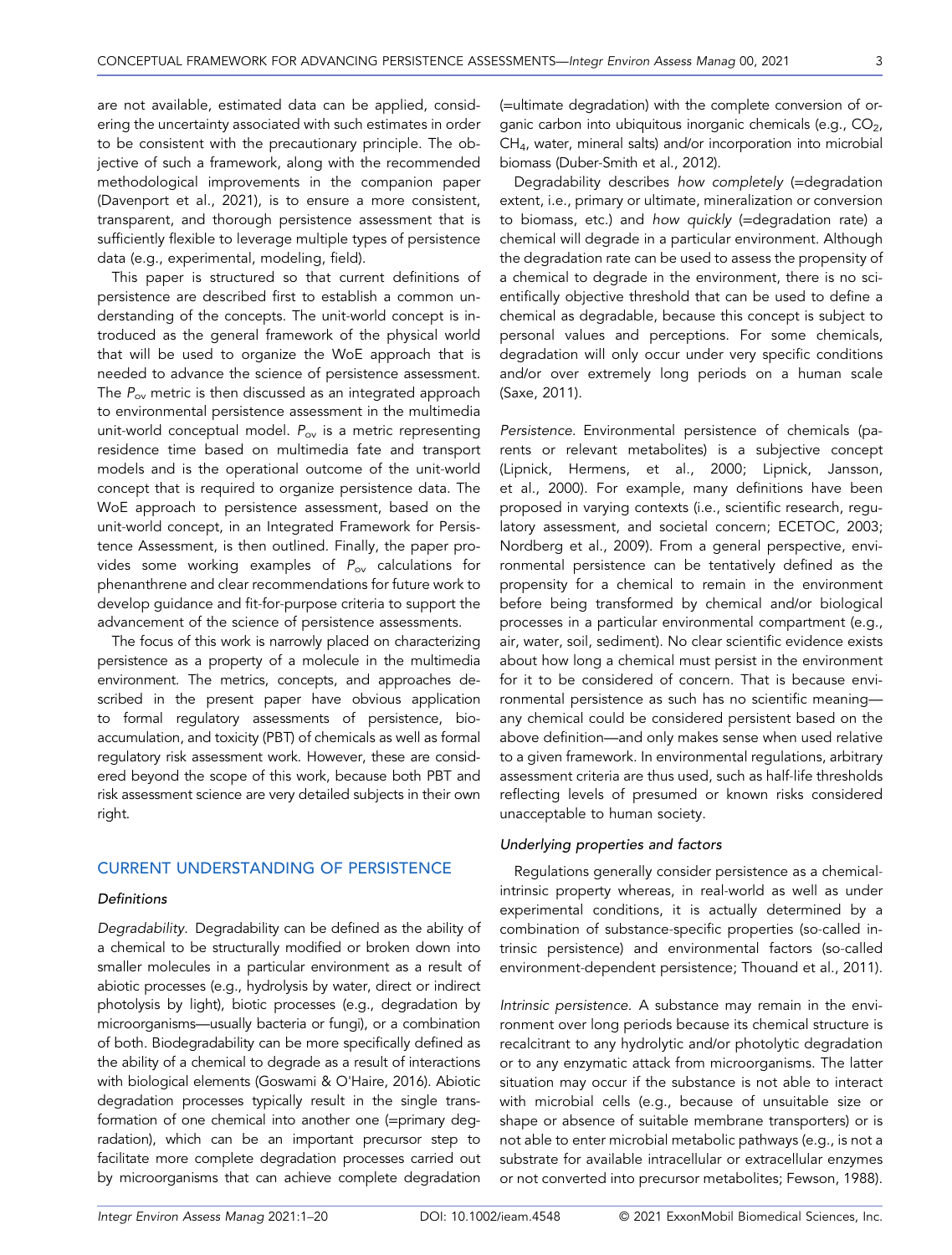There may be cases where the enzymatic potential of a single species may not be sufficient and where the complete biodegradation of a chemical could only be achieved through the complex interplay of microbial communities (Andrady, 2007).

Environment‐dependent persistence. Environmental conditions encompass a wide range of environmental factors (e.g., pH, temperature, light intensity), which can exert appreciable influence on microbial diversity and richness, and eventually determine the likelihood for competent degraders to be present in a particular environment (Garbeva et al., 2004; McArthur, 2006). Environmental conditions may also affect the bioavailability and bioaccessibility of substances to microorganisms, which may further affect their degradation rates.

Bioavailability is a very complex concept that varies between scientific disciplines (e.g., toxicity vs. biodegradation) and even within disciplines. Bioavailability may represent (i) the ability of a substance to interact with a living system, (ii) the fraction of a substance accessible to a living system for absorption, (iii) the rate at which a substance is absorbed into a living system, or (iv) a measure of the potential to cause a toxic effect on a living system (Ortega‐Calvo et al., 2015; Semple et al., 2004). For persistence assessments, bioavailability generally refers to degradation limited by, for example, sorption or entrapment in the environmental matrix, volatilization processes, and/or partial solubilization.

Bioaccessibility simply represents the potential for a substance to become bioavailable from a given place or at a given time (Katayama et al., 2010; Semple et al., 2004). It depends on the forces at play in a particular environment (e.g., adsorption forces, ionic interactions, covalent bonds, entrapment; Schäffer et al., 2018), and it encompasses both the fraction that is available now for biodegradation and the fraction that could be accessible to microorganisms in future (Semple et al., 2004).

## Current persistence assessment criteria

Criteria for environmental persistence assessment have been proposed since the late 1970s by several organizations and regulatory bodies (e.g., Convention for the Protection of the Marine Environment of the North‐East Atlantic [OSPAR], United Nations Environment Programme [UNEP], European Chemicals Agency [ECHA]) and have been mostly derived from a well‐known set of chemicals—the "dirty dozen" legacy of persistent organic pollutants (POPs) demonstrating high persistence in soil and sediment (Matthies et al., 2016). In the European chemical legislative framework, persistence is considered as the timescale above which an irreversible threat to human health or wildlife could arise if a substance would display properties of concern like severe toxicity, potential for widespread distribution, or potential for transfer and magnification in the food chains (ECHA, 2017a; Scheringer et al., 2006). In this framework, persistence can be assessed against either screening criteria ("pass" in ready or inherent biodegradability screening tests for nonpersistence) or half‐life based definitive criteria (compartment‐specific, half‐life thresholds often requiring simulation studies). In this respect, clear definitions of metrics and concepts used to describe persistence are important to achieve consistent and effective outcomes, and to limit confusion. For example, common terms such as degradation half‐time, disappearance half‐time (DT50), including lag phase, and half-life  $(t_{1/2})$ , without lag phase, are used in regulatory and scientific literature. The lag phase is considered a reflection of microbial (presence of competent degraders) and chemical processes (bioavailability) and an important consideration in the WoE processes.

Most half‐life thresholds were defined in the early 2000s by individual regulatory agencies using reference substances and best judgment practices (Matthies et al., 2016). Thus, the current persistence cutoffs are highly variable between jurisdictions and may not reflect the actual risks of current chemical products, because they represent a compromise between policy and science. Thus, the following list represents a series of issues with current‐use persistency assessment criteria:

- Regulatory cutoffs are based on compartmental half‐lives of a few legacy POPs, which do not represent the large structural and physicochemical diversity of substances.
- Regulatory cutoffs were derived from more than 40‐year‐ old degradation studies whose testing protocols were different from the actual Organisation for Economic Co‐operation and Development (OECD) tests used for persistence assessment, which were designed less than 20 years ago (Matthies et al., 2016).
- Screening and higher tier test methods are not broadly applicable to all chemical types (Davenport et al., 2021; Shrestha et al., 2019).
- Half‐lives depend demonstrably on environmental conditions (e.g., temperature, substrate concentration, and microbial community; Boethling et al., 2009).
- The methods used to measure half‐lives are often not standard, defined, or transparent (Hughes et al., 2020; Webster et al., 1998), which can reduce the certainty associated with persistence classification. Currently, guidance is lacking to assess the suitability of nonstandard experimental methods for use in persistence assessments.
- Half‐life criteria are typically based on biodegradation in a single environmental compartment. Yet, lack of degradation in one compartment does not necessarily mean that the substance will persist in the overall environment when the compartment where the chemical is considered persistent is a minor receptor of this chemical or is in equilibrium with the rest of the environment (Webster et al., 1998). Current assessment strategies could thus result in overestimation of real‐world persistence.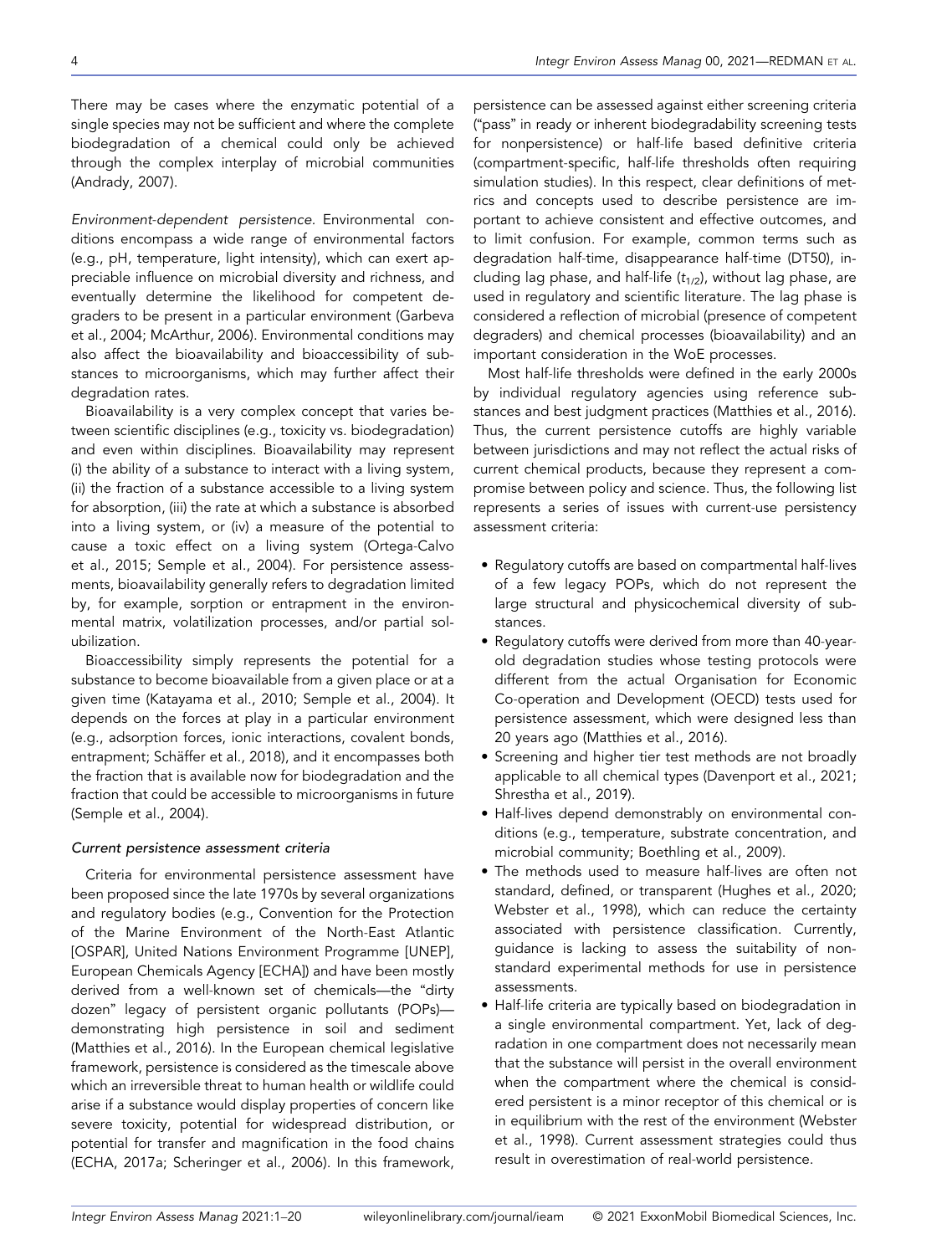Overall, these issues limit the applicability and environmental relevance of persistence criteria. There is therefore an urgent need for a novel approach.

# P<sub>OV</sub> AS AN INTEGRATED METRIC FOR ENVIRONMENTAL PERSISTENCE

 $P_{\text{ov}}$  as described below and in literature, is a useful concept to organize and interpret persistence data under differing emission scenarios (Scheringer et al., 2009). This approach is intended to be used in a tiered approach to perform fit-for-purpose risk assessments (Bonnell et al., 2018; Gouin et al., 2000, 2012). For example, initial simulations can be performed with available data, either derived from QSAR or available experimental data in the first tiers (ECETOC, 2003; OECD, 2018). The first-tier  $P_{ov}$  results can be compared with screening thresholds (e.g., vs. POPs) to evaluate the need for further work. Uncertainty in these  $P_{ov}$ assessments should be subsequently evaluated for the likely risks posed by the emission scenario or the proximity to the persistence thresholds. If the analysis indicates potential concern, then  $P_{\text{ov}}$  simulations can be used to characterize fate processes or compartments of concern that can prompt higher tier assessments to address the data gaps. Then the updated metrics can be analyzed again in the  $P_{ov}$  framework to assess the likelihood of persistence in the overall environment. A brief example of this approach is given in the Supporting Information, where Tier 0 half‐life values for phenanthrene were used to provide initial results, which were subsequently used to develop an updated analysis by highlighting key data gaps.

# $P_{ov}$  based on a unit-world model

Medium‐ or compartment‐specific persistence criteria often fail to account for how partitioning and environmental distribution upon emission to the environment affect the persistence of a substance in the whole environment. Shortfalls associated with using compartment‐specific half‐ lives as evaluation criteria for persistence in PBT assessments have long been recognized (Section Current persistence assessment criteria; ECETOC, 2003; Fenner et al., 2005; Klasmeier et al., 2006; Mackay & Webster, 2006; Scheringer et al., 2009; Van De Meent et al., 2000; Wegmann et al., 2009), and various alternative approaches have been presented for persistence assessment. One such approach, introduced to overcome the aforementioned shortfalls, focuses on evaluating persistence using unit‐world models (UWM; Mackay & Paterson, 1981). Considering the whole environment, UWM are simplified conceptual models of a given emission scenario that includes general environmental compartments (water, air, soil; see Section Proposed multimedia informed WoE persistence assessment framework). As such, UWM can be adapted and applied to many specific emission scenarios. The UWM concept provides a conceptual framework for organizing data and recognizing the potential impact of environmental fate processes on chemical persistence.

The UWM concept can be adapted to numerical models that are used to evaluate the persistence of a substance of interest by considering both compartment‐specific half‐lives and physicochemical characteristics (Van De Meent et al., 2000). Specifically, within the UWM concept,  $P_{\text{ov}}$  has recently been proposed to be a suitable replacement metric for the compartment-specific half-lives in P assessment (ECCC, 2016).

First introduced by Mackay (1979),  $P_{ov}$  is defined as the residence time of a contaminant within a defined environment and is based on compartment‐specific half‐lives, compartment‐specific dimensions, and mass transfer processes. In contrast to single‐compartment, half‐life criteria, this metric treats the environment as a single, unified set of connected media, integrating single‐media half‐lives based on degradation processes and phase partitioning, and allowing for the persistence of a substance in the whole environment to be estimated (Junker et al., 2019; Webster et al., 1998; Wegmann et al., 2009).  $P_{ov}$  can be calculated using various multimedia fate and transport models (MFTMs), which are applied mathematical models that relate multiphase partitioning and environmental fate properties to residence time to predict  $P_{ov}$  or overall half-life  $(t_{1/2\text{row}})$  of a substance of interest. Briefly, MFTMs describe substance behavior in evaluative, unit‐world environments (i.e., environments divided into conceptual compartments describing single environmental media such as air, water, sediment, soil) and then assume mass conservation across the entire system, while accounting for thermodynamics, intermedia transfer (e.g., sediment–water exchanges, volatilization, and dry and wet deposition), input processes (emissions), and degradation characteristics (abiotic and biotic) of the substance of interest (ECETOC, 2003).

 $P_{ov}$  can be estimated in relation to residence time (τ; the "turnover time" of a substance at steady state in a flow‐ through system including degradation and advection), elimination time (the elimination time from the overall environment following emission cessation), fraction remaining (the mass‐fraction of remaining substance following cessation of emissions), and/or temporal remote state (the long‐ term removal rate after substance emissions cease; Scheringer et al., 2009; Stroebe et al., 2004; Van De Meent et al., 2000). For example, the τ of a chemical can be calculated for each compartment within an environmental system of interest using MFTMs that consider environmental processes alongside reaction losses and partitioning. Kinetic MFTMs can then be used to evaluate overall residence time  $(\tau_{ov})$  for a defined mode of entry. This  $P_{ov}$  value can then be applied as a persistence criterion that holistically accounts for the residency (i.e., turnover time) of a chemical within the specific environment of interest (Mackay, Hughes, et al., 2014). Although there are limited applications of  $P_{ov}$  in regulatory frameworks (Bonnell et al., 2018; ECCC, 2016; Scheringer et al., 2009), this parameter is useful because it considers all possible fate and transport of substances in the environment. In addition,  $P_{ov}$ can be used as an indicator of contamination reversibility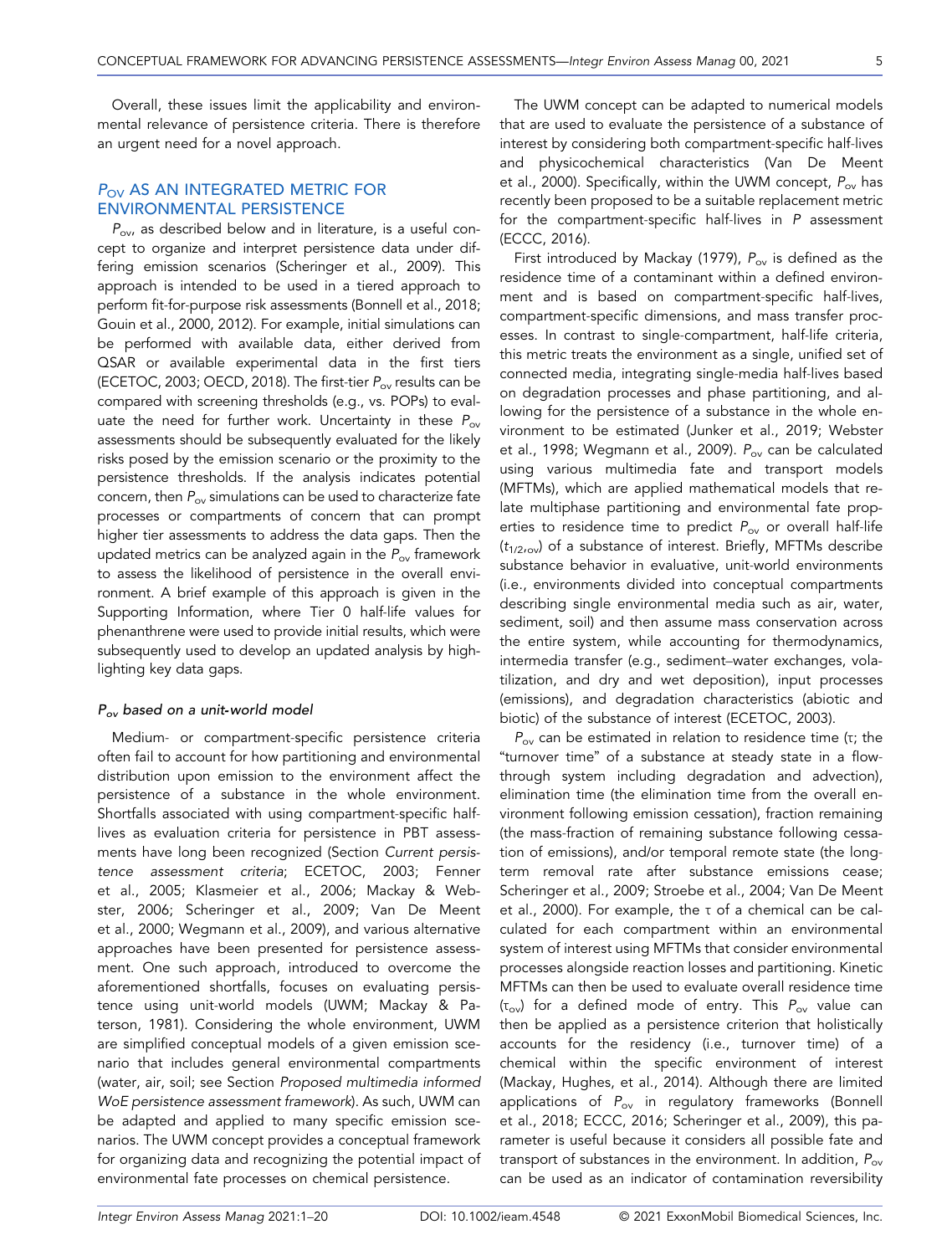following the cessation of substance release. The  $P_{ov}$  should always be evaluated with care because this value will depend on the emission scenario of the substance, which should be based on typical use patterns.

 $P_{ov}$  has several advantages over current-use, singlecompartment persistence assessment schemes: (i)  $P_{ov}$  provides a certain flexibility with respect to metrics; by providing different endpoints through which persistence can be assessed (e.g., residence time, elimination time, fraction remaining, and temporal residence state),  $P_{ov}$  can offer a comprehensive understanding of persistence under various emission scenarios; (ii) by integrating all single-media, halflife data into a single metric of persistence,  $P_{ov}$  offers the advantage of simplifying environmental risk and regulatory assessments; and (iii) by adequately accounting for chemical fate and transport (e.g., chemical fate and transport within the defined environment of interest), emission patterns, and other significant environmental factors,  $P_{ov}$  remains comprehensive and holistic, providing a more realistic assessment of the persistence of a chemical released into the environment than single‐compartment, half‐life values (Scheringer et al., 2009; Webster et al., 1998). Therefore, P<sub>ov</sub> represents a persistence assessment alternative that is not only appropriate but also advantageous for use in chemical regulation and environmental risk assessment.

# Use of multimedia fate and transport models in  $P_{ov}$ assessment

Currently, there are a range of different MFTMs available for use in  $P_{ov}$  calculation, which tend to differ in terms of complexity, geometry, and environmental parameterization (Table S1; Fenner et al., 2005; Wegmann et al., 2009). For example, MFTMs can range from relatively simple (e.g., Level I; accounting for distribution of a fixed quantity of a conserved substance in a closed environment at equilibrium) to highly complex (e.g., Level IV; accounting for variable emission of a substance [nonsteady‐state] in an environment under nonequilibrium conditions; Mackay, 2001). In addition, MFTMs tend to vary in terms of substance emission profile, with some models allowing for a higher level of control of emission scenarios than others (Table S1). Finally, MFTMs can vary significantly in terms of geographical scale and environmental conditions, ranging from regional to continental in scale and accounting for differing specificity in evaluative environments (e.g., CalTOX [multimedia total exposure model for hazardous‐waste sites] is parameterized to reflect Californian conditions, whereas ELPOS [Environmental Long‐Range Transport and Persistence of Organic Substances] is designed to reflect European environments; Beyer & Matthies, 2002; McKone & Enoch, 2002; Table S1).

In general, different MFTMs provide similar  $P_{ov}$  results for various chemical substances (Fenner et al., 2005). Thus, it is likely that most MFTMs can be equivalently applied to evaluate  $P_{\text{ov}}$ . However, differential model features translate into diverse requirements for substance data inputs. For example, simpler (steady state), regional environmental fate models (e.g., Level II equilibrium models; Mackay, Di Guardo, Paterson, & Cowan, 1996; Mackay, Di Guardo, Paterson, Kicsi, et al., 1996; Mackay, Di Guardo, Paterson, Kicsi, Cowan, et al., 1996) require relatively limited numbers of substance‐specific parameters (e.g., molecular weight [MW], vapor pressure  $[P_0]$ , water solubility  $[S_w]$ , temperature [T], n-octanol–water partitioning coefficient  $[K_{ow}]$ ], and degradation rate constants in soil, water, sediment, and air  $[k_{\text{soil}}, k_{\text{water}}, k_{\text{sediment}}, k_{\text{air}}]$ ), whereas more complex (dynamic), global environmental fate models (e.g., global distribution model for persistent organic chemicals [Globo‐ POP]; Wania & Mackay, 1993, 1995; Wania et al., 1999) require larger numbers of substance‐specific parameters (e.g., MW, partition coefficients:  $K_{ow}$ ,  $K_{aw}$  [air–water partition coefficient],  $K_{oa}$  [octanol–air partition coefficient]), degradation rate constants ( $k_{\text{solid}}$ ,  $k_{\text{water}}$ ,  $k_{\text{sediment}}$ ,  $k_{\text{OH}}$  [degradation rate constant with hydroxyl radicals]), enthalpies of phase transfer octanol–air, air–water, octanol–water (ΔH<sub>oa</sub>, ΔH<sub>aw</sub>,  $\Delta H_{\text{ow}}$ ), and activation energies ( $E_{\text{a}}$ ) for all degradation reactions; Table S1). Indeed, across all MFTMs there is a direct relationship between the level of detail and required number of input parameters. Thus, when choosing a model for use in  $P_{ov}$  evaluation, it should be fitfor‐purpose.

It is important to note that even the highly complex MFTMs do not account for all emission scenarios, and additional analysis may be needed to adequately understand the environmental fate and persistence of substances with unique emission scenarios. For example, a substance, which is disposed of down the drain post-use and moves through a sewer system where several different physicochemical and biodegradation processes can occur, may require additional consideration when evaluating P. Following disposal, the substance will enter a wastewater treatment plant (WWTP) where further degradation is possible. Depending on degradation and physicochemical properties, the substance of interest or its metabolites could remain in the aqueous phase and be discharged from the WWTP as effluent, entering the aquatic compartment where further degradation and/or partitioning can occur. Alternatively, substances or metabolites that are sorptive and exist on sludge solids could enter aerobic or anaerobic digesters and be further degraded. In the case that these digested sludge solids would be land applied, any remaining substances or metabolites would then enter the soil compartment and be subjected to further degradation and/or partitioning processes. Obviously, these various emission scenarios must be accounted for to accurately assess the persistence of these down‐the‐drain chemicals. Currently, various models are available and used routinely to assess the fate and persistence of substances during wastewater treatment (i.e., SimpleTreat [Struijs, 2014] is incorporated into the European Union System for the Evaluation of Substances [EUSES]) that can be leveraged to better understand this complex emission scenario.

Use of MFTMs for P assessment requires consideration of substance‐specific input parameters (ECETOC, 2003), which are often more influential to  $P_{ov}$  results than the specific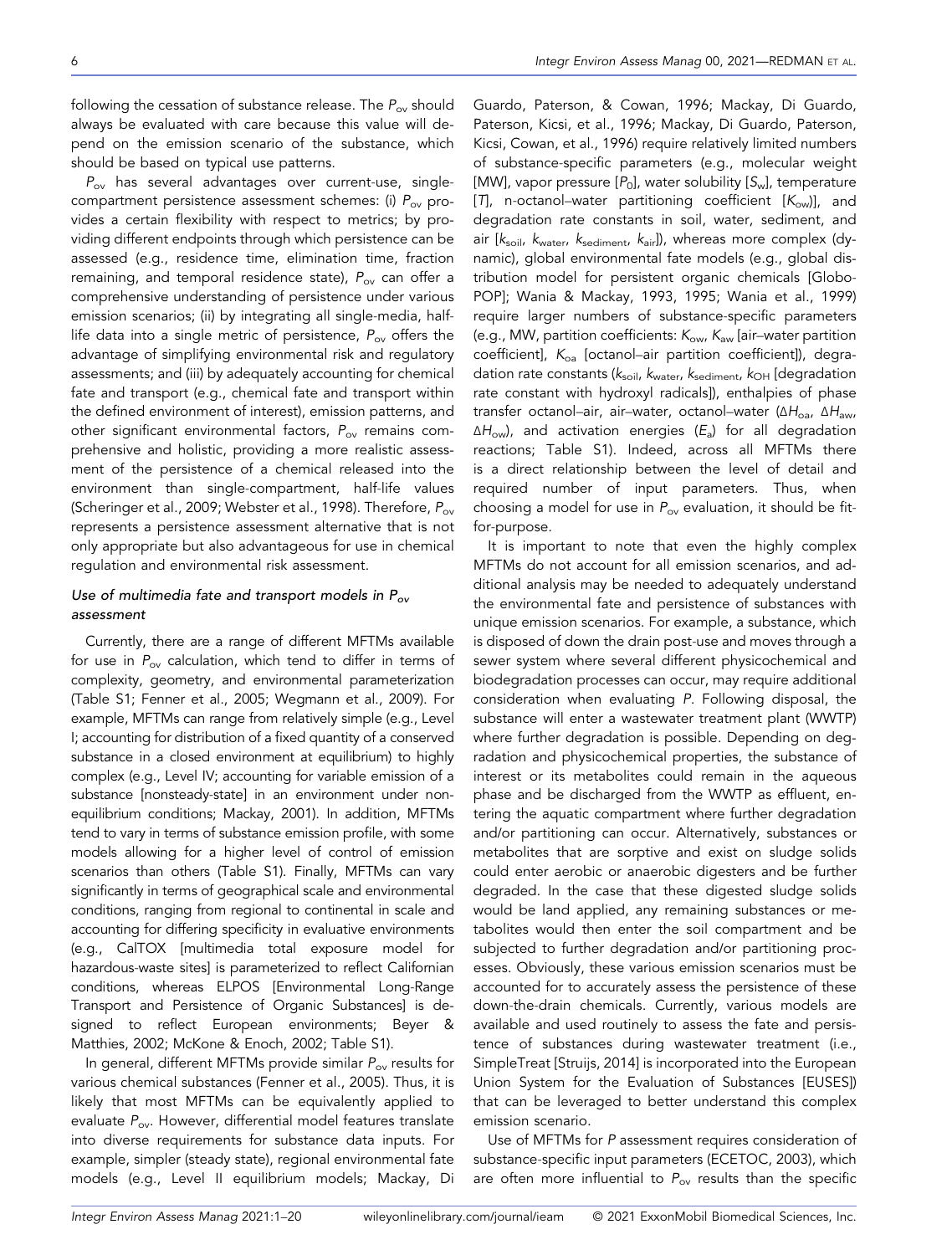choice of system parameters (Webster et al., 2004). Uncertainties in the model inputs (experimental or QSAR) can be evaluated in sensitivity analyses to characterize the relative importance of the assumptions. Further, using a tiered approach, the uncertainties can be compared against estimated risks or relative to benchmark chemicals. Development of specific guidance on how to provide input parameters to MFTMs is beyond the scope of the present work, although this has been addressed in other high‐ throughput applications (Bonnell et al., 2018; Gouin et al., 2012; OECD, 2018). Owing to the flexible nature of the  $P_{ov}$  framework, there is no available single  $P_{ov}$ -based criteria because the specific combination of compartment‐ based criteria, emission scenarios, and physicochemical properties can result in a range of acceptable  $P_{ov}$  (see Supporting Information for an example).

Overall, MFTMs represent powerful tools that should be used to evaluate P in chemical regulation and environmental risk assessment. Not only can they be employed to calculate  $P_{\text{ov}}$ , providing an assessment of the P of a substance in the overall environment, but MFTMs can also be applied to characterize the influence of different environmental factors, use, and/or release patterns, and the uncertainty in available input data to support more realistic and relevant P assessments than single‐compartment P models.

# WoE FRAMEWORK FOR PERSISTENCE ASSESSMENT

Over the past several decades, the concept of chemical persistence assessment using multimedia models has been broached many times, but with limited uptake in regulatory settings (Boethling, 2016). However, a unit‐world concept remains a useful mechanism to evaluate various types of data that inform fate and degradation processes (Figure 1). Therefore, an integrated persistence‐assessment framework is needed based on a unit‐world concept to organize and define data relevance in the WoE approach recommended by OECD (OECD, 2019).

#### Principles of WoE

WoE refers to a decision-making approach in which one collects all available LoEs, triages them by reliability and relevance, and integrates this information into an overall picture to inform risk‐based decision making. In the past, this process was viewed as a subjective approach in the face of conflicting or incomplete information but is meant to allow flexibility in contrast to bright‐line criteria (Weed, 2005).

The concept of gathering existing information, assessing its reliability in a transparent and systematic manner, and interpreting results in a WoE framework has been discussed extensively over the past decade (Rhomberg et al., 2013; SCENIHR, 2012) including the development of templates to organize data for regulatory activities (link). Lutter et al. (2015) were one of the first groups to propose an approach on how to evaluate WoE frameworks. Their recommendations came from a wider discussion that took place in 2012 among a group of scientific and regulatory experts who were involved with agriculture and pest management. Their proposal included formulating a hypothesis related to specific endpoints under evaluation, providing more transparent discussions of WoE and a more rigorous and systematic determinant of WoE for the evaluation of substances (i.e., consistency). They proposed that this approach should not only include all available LoEs but also an evaluation of data quality and study reliability.

| Problem<br>formulation                | Set the hypothesis<br>п<br>Specific endpoints and/or<br>final decisions                   | Hypothesis: Is substance is degradable? (biotic<br>$\bullet$<br>or abiotic, any compartment)<br>Endpoints: $P_{av}$ , half-life in standard or<br>$\bullet$<br>nonstandard tests (Davenport et al 2021) |
|---------------------------------------|-------------------------------------------------------------------------------------------|---------------------------------------------------------------------------------------------------------------------------------------------------------------------------------------------------------|
| Evidence<br>collection                | Establish relevant lines of<br>evidence<br>Identify knowledge gaps<br>п                   | Assemble all lines of evidence<br>Use unit world model concept to identify<br>relevant lines of evidence and data gaps                                                                                  |
| Evidence<br>evaluation                | Determine data reliability<br>п<br>and uncertainty<br>Determine relevance<br>n            | Use established data quality metrics to screen<br>evidence<br>Determine data relevance using <b>MFTM</b> $(P_{n})$                                                                                      |
| Evidence weighing                     | Score relevant lines of<br>п<br>evidence<br>Assign weight to evidence<br>п                | Consider quantitative WoE                                                                                                                                                                               |
| Evidence<br>integration/<br>reporting | Evaluate consistency in<br>π<br>evidence<br>Assess impact of residual<br>п<br>uncertainty | Complete Persistence Assessment based on<br>unit world concept and WoE,<br>Determine persistence of substance using<br>appropriate metrics ( $P_{ov}$ , half-life, other<br>relevant endpoints)         |

FIGURE 1 Schematic of a weight-of-evidence approach adapted for persistence assessment (adapted from OECD (2019))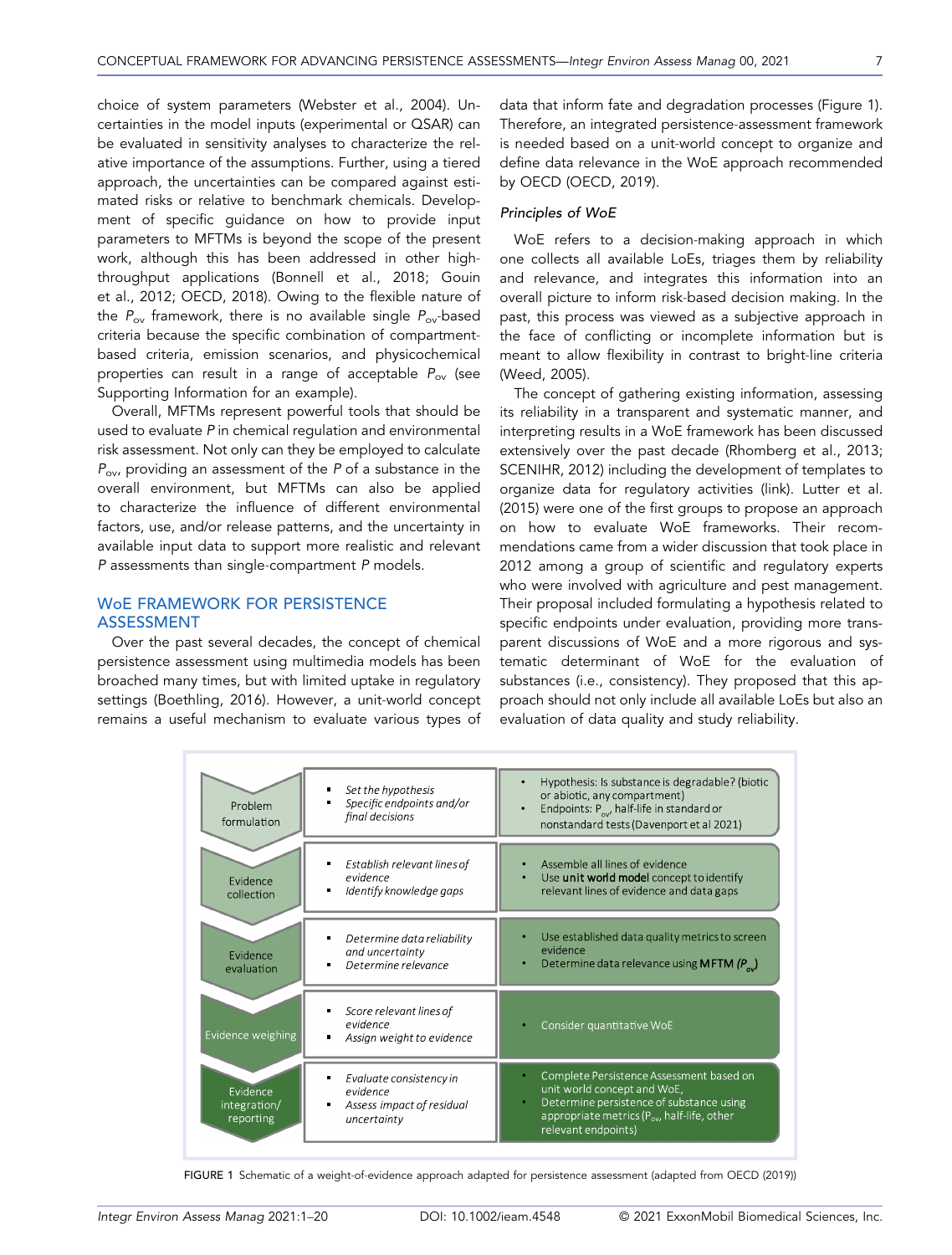More recently, ECETOC proposed a WoE‐based framework applied to the PBT/vPvB (persistent, bioaccumulative, toxic/ very persistent, very bioaccumulative) assessment (ECETOC, 2014). Their approach followed the general WoE framework outlined by the Scientific Committee on Emerging and Newly Identified Health Risks (SCENIHR, 2012). Again, building on previous frameworks, the approaches outlined by SCENIHR not only recommended identifying, collecting, and evaluating all sources of information related to the specific question (hypothesis) at hand but also introduced the consideration of scientific quality and relevance of the studies as a critical component of the assessment. This group also recommended the use of a scoring system for the overall WoE assessment (i.e., strong, moderate, weak, uncertain).

In 2013, a group of experts surveyed more than 50 existing WoE frameworks to identify best practices (Rhomberg et al., 2013). They concluded that a WoE approach consists of several critical steps, including evaluating strength and quality of existing data and information, and a systematic process on how to integrate these data to best inform risk. Since then, many different WoE frameworks have been proposed with different phases in this stepwise process but, essentially, most of them adhere to the following logic: (i) problem formulation including hypothesis definition, (ii) data selection, (iii) evaluation of data and study quality evaluation (criteria for review of individual studies), and (iv) data integration.

In a more recent publication, the OECD outlined the key elements necessary for implementing a WoE approach to the evaluation of chemical substances (OECD, 2019), which is used as the basis for the proposed persistence assessment framework in this paper (Figure 1). The OECD (2019) document was being put forward as "good WoE practices" and still accounts for professional judgment as a critical component in constructing the appropriate framework for differing specific endpoints. The OECD provides a stepwise approach to conducting WoE for chemical evaluation including five key elements (Figure 1): (1) problem formulation (hypothesis development), (2) evidence collection, (3) evidence evaluation, (4) evidence weighing, (5) evidence integration and reporting (OECD, 2019). This framework illustrates that developing criteria for study quality (e.g., reliability) and relevance is especially important when multiple values for the same metric are available for a given substance. The study designs and data interpretation should be examined closely to determine the reliability and relevance of the findings as well as sources of variability. WoE is a tool used to evaluate data, but specific applications need specific considerations to appropriately organize and compare different data types. For example, the specific WoE approach taken for persistence assessments will differ from the specific approach needed for toxicity assessments.

# Examples of previous WoE approaches to persistence assessment

Before the publication of the OECD WoE guiding principles (OECD, 2019), many of the key elements outlined by the OECD were already applied in chemical safety assessments (Brandt et al., 2016; Bridges & Solomon, 2016; Giesy et al., 2014; Hughes et al., 2020; Wassenaar & Verbruggen, 2021). Giesy et al. (2014) used a WoE approach to assess the organophosphorus pesticide chlorpyrifos. There was a significant amount of data available for this compound, with multiple laboratory test values for half‐lives spanning 2 orders of magnitude in various media, partially exceeding persistence thresholds. They used the geometric mean of the half‐lives to reconcile the data variation, with the results that the persistence criteria were not exceeded in any media. In addition, they looked at field data, which revealed relatively short half‐lives not exceeding persistence criteria. Additionally, chlorpyrifos was known to hydrolyze, albeit with significant variation in half‐life at different pH values. The conclusion was that the criteria for persistence were not exceeded.

Brandt et al. (2016) proposed a WoE approach to assess the persistence of a group of substituted phenolic benzotriazoles. They hypothesized that these substances would be very persistent in the environment as defined by their REACH (Registration, Evaluation, Authorisation and Restriction of Chemicals; Regulation [EC] No 1907/2006) endpoints for persistence. There was insufficient experimental information available to reach a conclusion on the persistence of these substances. They used QSARs and biodegradation models for phenolic benzotriazoles to group them as a class and, because of their hydrophobic nature, identified sediments as the most relevant compartment for persistence assessment. Here, they relied on several LoEs, including environmental monitoring of phenolic benzotriazoles in different environmental compartments and biota (literature values), and one laboratory biodegradation and one field dissipation study. The final element of the WoE approach was a sediment core analysis to determine the in situ half-life. Although the authors considered the relevance of the data based on physicochemical properties (and modeling degradation kinetics and pathways), the authors subsequently diverged from the OECD process for evidence evaluation. A key principle in evaluating evidence is to determine data reliability, uncertainty, and relevance. The authors opined that weighting the evidence could not be done objectively and argued for more of a "summary narrative" approach. Here is where the key elements of the OECD guidance may prove helpful in future, because it separates the weighting process from the process of setting more objective quality criteria to assess data reliability.

The OECD document points out that weighing is used to differentiate data sources, not to judge overall quality, which they consider as a separate (earlier) step. Weight can be qualitative or assigned a score and is based on reliability and relevance (e.g., similar to Klimisch scoring; Klimisch et al., 1997). Here, the OECD document states that weighing of data should be based on "clear and transparent" methodology. Suter et al. (2020) provided similar recommendations in their comparison of a WoE versus a systematic review for evaluating multiple LoEs to help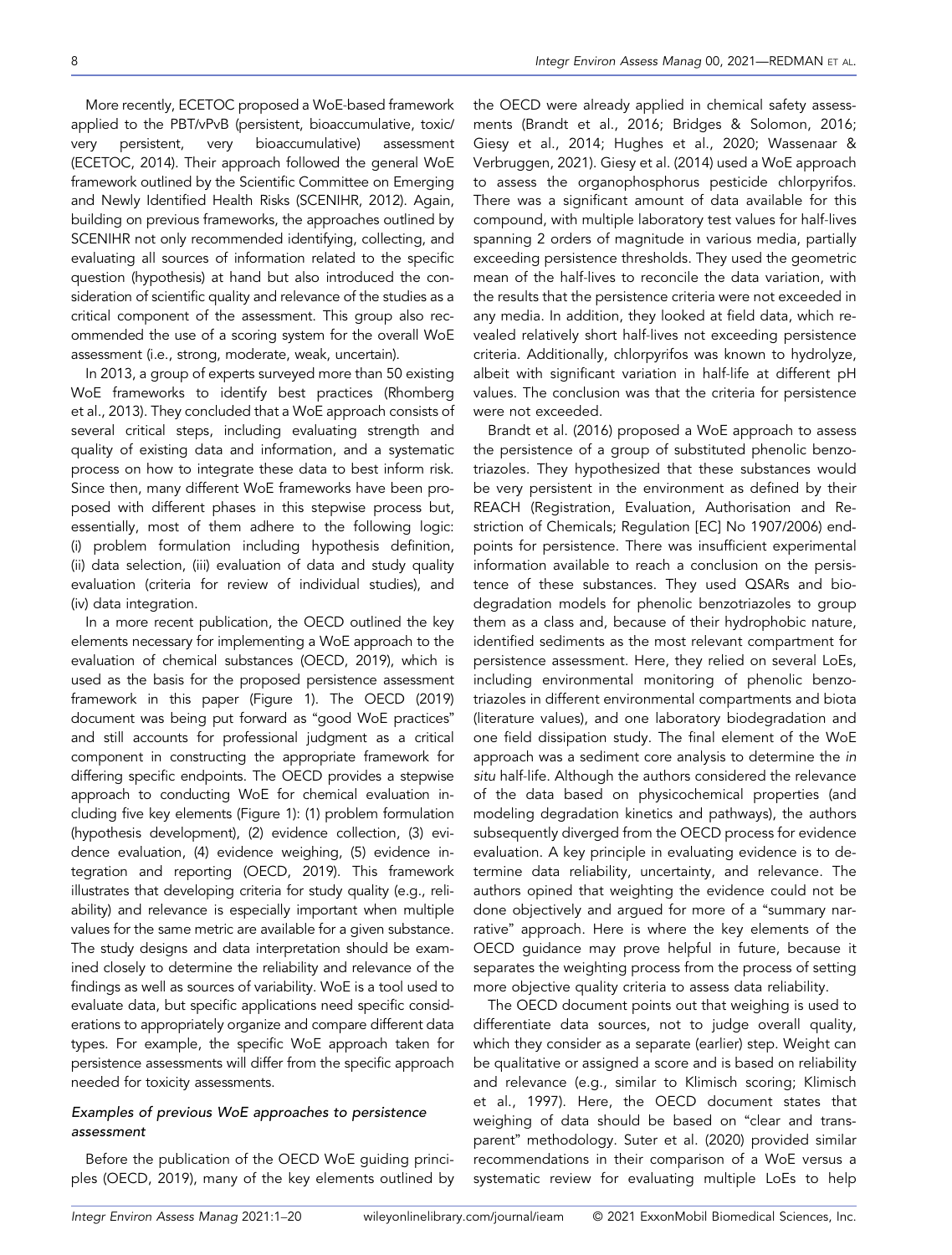inform decision making. They also pointed out that, regardless of the methodology selected, the important component is to follow scientific standards of transparency concerning the choice and implementation of the approach. In the end, Brandt et al. (2016) integrated the multiple LoEs into this WoE approach and concluded that the phenolic benzotriazoles under consideration are persistent in the environment. However, they also suggested that more guidance is needed to provide a more quantitative WoE approach while still maintaining some flexibility for its application.

In Wassenaar and Verbruggen (2021), a WoE approach, as indicated by Chapter R.11 of the ECHA Guidance on Information Requirements and Chemical Safety Assessment, was used to evaluate the persistence, bioaccumulation, and toxicity of alkylated 3‐ring PAHs (polyaromatic hydrocarbons). Eighteen studies with persistence data were screened for relevance to determine environmental degradation half‐life values. As described in the paper, none of the 18 studies qualified, and therefore there was no WoE for a half‐life determination. Instead, a WoE argument was made that the data as a whole indicated a trend of increasing half‐life with increasing alkylation for alkylated 3‐ring PAHs.

Hughes et al. (2020) also used the same R.11 guidance process to assess the persistence of phenanthrene. The studies were assessed and qualitatively weighted by relevance (similarity to standard test guidelines). In silico half‐life predictions, nonrelevant guideline studies, and monitoring studies were also incorporated into the WoE. The consistency or coherence of the data was assessed by assembling all half‐ lives per compartment and understanding the outliers. Their conclusion was that phenanthrene is not a persistent molecule in any environmental compartment, and they reinforce this using a  $P_{ov}$  calculation. The aforementioned environmental half-life data were used as the basis of the  $P_{ov}$  example given in the Supporting Information.

A more recent quantitative analysis for the cyclic volatile methyl siloxanes (cVMS; Bridges & Solomon, 2016) most closely follows the key elements outlined in the OECD WoE document (OECD, 2019). Their underlying hypothesis was that the persistence of these substances (octamethylcyclotetrasiloxane [D4], decamethylcyclopentasiloxane [D5], and dodecamethylcyclohexasiloxane [D6]) exceeded the threshold set by the Stockholm Convention. In developing their framework, they relied heavily on previously published WoE frameworks (SCENIHR, 2012). Their analysis consisted of LoE, which included general trends in environmental monitoring measurement, laboratory and field studies, and multimedia fate models where the unique physicochemical properties of the cVMS (low solubility and high vapor pressure) directly affected the overall environmental fate (partitioning) of these materials. Although the half‐life in air for the cVMS (abiotic processes dominating) exceeded the two-dimensional criterion for persistence Matthies et al. (2016), reasoned that the tendency of these materials to remain in the atmosphere, where they are degraded, limits their ability for long-range transport and the ability to affect organisms. The authors conclude that these substances are not persistent in a way that would be harmful. The authors did question the appropriateness of biodegradation test setups that prevent evaporative losses, when those are artificial constructs that would not exist in the natural environment.

A key aspect that differentiated the Bridges and Solomon (2016) evaluation, using WoE for persistence, from others was the development of an extensive, transparent scoring criteria for quality, reliability, and relevance. The authors emphasized the importance of assessing the LoE for relevance (to the stated hypotheses) and reliability and that reliability scoring be conducted in an objective, reproducible, and transparent manner. Also, the studies needed to have appropriate quality control or quality assurance, data processing, and clarity to be considered reliable. In the scoring of the field studies, they observed that reliable sampling and good analytical practice were important and identified more than 10 predefined criteria for quality and relevance to laboratory studies. Some of the more relevant quality criteria suggested by Bridges and Solomon (2016) and others (Forney et al., 2001; Hermsen et al., 2018; Koelmans et al., 2019; Kowalczyk et al., 2015; Martin et al., 2017; Moermond et al., 2016; Ott et al., 2020) are outlined in Table 2.

In the end, the results from the Bridges and Solomon (2016) assessment were visualized in graphical plots of score for quality against the score for relevance to each study (Van Der Kraak et al., 2014). This visualization facilitated coherence or integration of all relevant, reliable evidence of P assessment, and the information provided a more holistic approach to the integration of physicochemical properties, multimedia fate modeling, testing, and field observation to assess the overall  $P_{ov}$  of cVMSs in the environment.

In summary, the OECD WoE principles provide a practical tiered framework for testing and assessment of persistence. For example, multiple data for a given test method can be evaluated together. In cases where there is preexisting data, higher tier information (e.g., simulation data or calculations of  $P_{ov}$ ) should be more heavily weighted over lower tier information (e.g., QSAR or screening level tests) to characterize persistence. In silico tools such as QSARs and multimedia fate models, as well as read across, relevant physicochemical properties can be considered together using subject matter expertise (SME) and a WoE approach. When multiple values for the same metric are available for a given substance, the study designs and data interpretation should be examined closely to determine relevance of the findings as well as sources of variability so that the data can be appropriately considered a WoE evaluation. Types of information that would prove useful in assessing the overall reliability and quality of a study are included in Table 1.

Regardless, the concepts of gathering existing information, assessing reliability of information in a transparent and systematic manner, and interpreting results in a WoE framework are generally applicable to persistence assessments.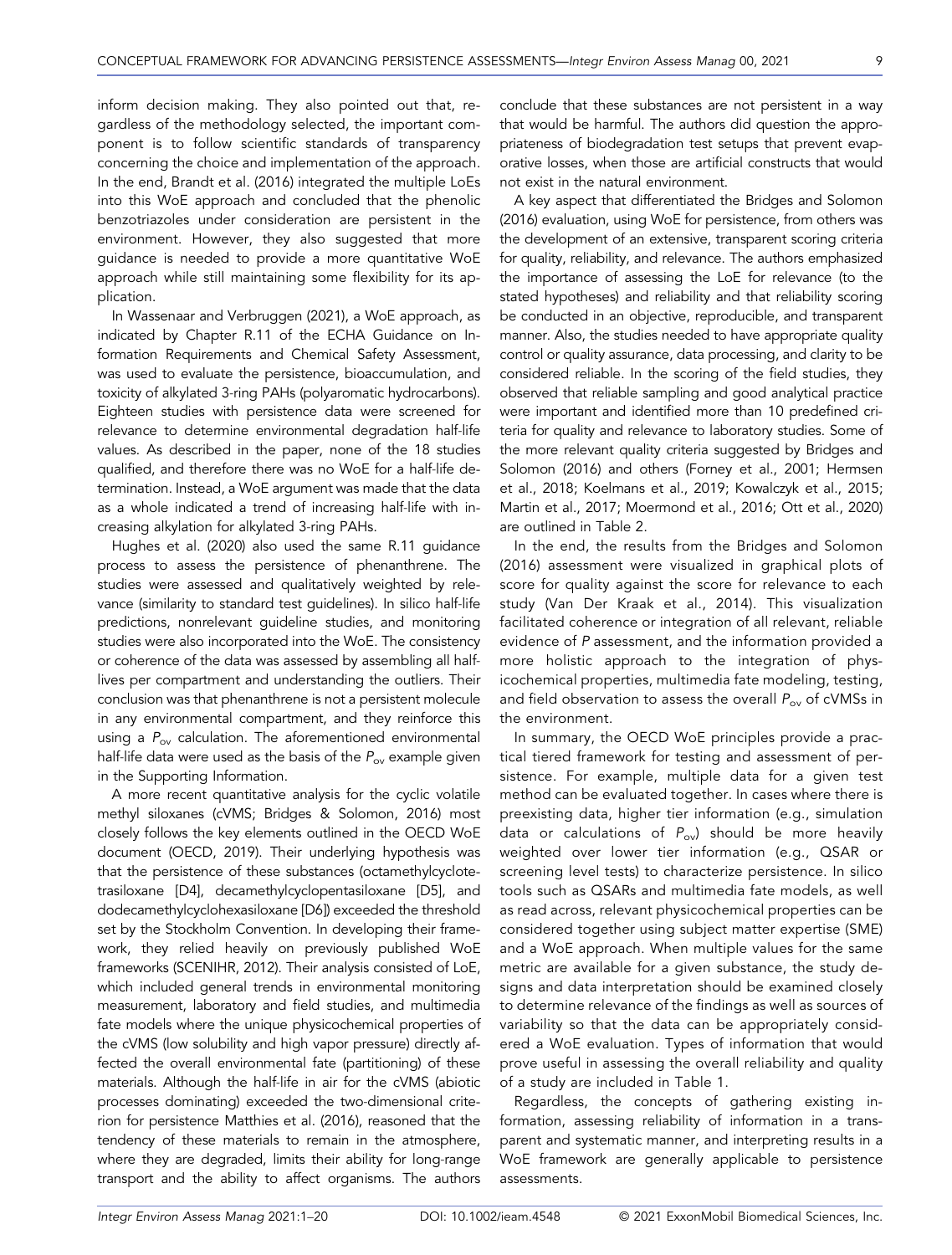TABLE 1 Persistence information for laboratory and field studies: Quality control and assessment measures

| Laboratory                                                                                                                                                                                                                                              | Field <sup>a</sup>                                                                                                                                                                                    |
|---------------------------------------------------------------------------------------------------------------------------------------------------------------------------------------------------------------------------------------------------------|-------------------------------------------------------------------------------------------------------------------------------------------------------------------------------------------------------|
| Experimental design                                                                                                                                                                                                                                     | External checks                                                                                                                                                                                       |
| • Concentration<br>• Replicates (appropriate)<br>• Number of samples per interval relevance of environmental<br>concentration<br>• Appropriate positive (e.g., degradable substance) and negative<br>controls (e.g., abiotic/sterile)<br>• Redox status | • External field duplicates<br>• Field blanks<br>• Field duplicates<br>• Spike samples<br>• Understanding sources of emissions                                                                        |
| Test substance characterization and purity                                                                                                                                                                                                              | Laboratory analysis of duplicate samples                                                                                                                                                              |
|                                                                                                                                                                                                                                                         | Robust analytical method                                                                                                                                                                              |
| Mode of substance application                                                                                                                                                                                                                           | Sampling method and analysis method: Outlined and<br>reproducible                                                                                                                                     |
| Analytics                                                                                                                                                                                                                                               | Internal checks (performed by the project field volunteers,<br>staff, and laboratory)                                                                                                                 |
| • Sampling method<br>• Analysis method including limit of detection/quantitation<br>• Good mass balance (recovery of test material/metabolites)                                                                                                         | • Quality control and assessment measures<br>• Calibration blank<br>• Calibration standards, laboratory replicates<br>• Detection/quantitation limit<br>• Controls (e.g., shipping, extraction, etc.) |
| Source of biomass (soil, water, sediment sludge, etc.)                                                                                                                                                                                                  |                                                                                                                                                                                                       |
| • Description and characterization inoculum source or test<br>medium (i.e., natural site described)<br>• Biomass concentration and preparation<br>• Viability verification throughout study                                                             |                                                                                                                                                                                                       |
| $\frac{1}{2}$                                                                                                                                                                                                                                           |                                                                                                                                                                                                       |

a rchive.epa.gov/water/archive/web/html/132.html

# PROPOSED MULTIMEDIA INFORMED WOE PERSISTENCE ASSESSMENT FRAMEWORK

## Data for incorporation into a WoE‐informed unit‐world persistence assessment

The key principle driving integrated persistence assessment is understanding the degradability of a substance in the overall environment, based on substance emissions and known transformation and physicochemical properties. In this framework, a unit‐world approach is used to focus attention on relevant physicochemical properties driving the fate of the molecule (e.g., solubility, adsorption, volatility), and focus the evaluation on key degradation and fate

processes that influence the persistence. Such an approach was applied by Hughes et al. (2020) to evaluate the persistence of phenanthrene, with a  $P_{ov}$ -like calculation being performed using a Level III model (see also the example given in Supporting Information).

In addition to the data from standardized tests, nontesting data can guide the interpretation of testing results as well as provide independent LoEs. These additional data are needed owing to the variability of biodegradation testing outcomes discussed in this and the companion paper (Davenport et al., 2021). The use of multiple LoEs to classify environmental persistence can reduce the overall uncertainty associated with P outcomes. Information from in

TABLE 2 Physicochemical properties and their impact on chemical fate

| Physicochemical property                                                                                                                                      | Impact on fate                                             |
|---------------------------------------------------------------------------------------------------------------------------------------------------------------|------------------------------------------------------------|
| Molecular weight, water and octanol solubility, steric hindrance, ionizability,<br>adsorptive properties, chemical form (e.g., liquid, solid, particle, etc.) | Bioavailability                                            |
| Henry's constant in water, vapor pressure, $K_{oa}$                                                                                                           | Air/water partitioning                                     |
| lonizability, adsorptive properties, water solubility                                                                                                         | Soil or sediment/water partitioning                        |
| Hydrolysable groups                                                                                                                                           | Potential modulation of degradation by<br>environmental pH |
| Photochemical reactivity                                                                                                                                      | Potential modulation of degradation by<br>sunlight         |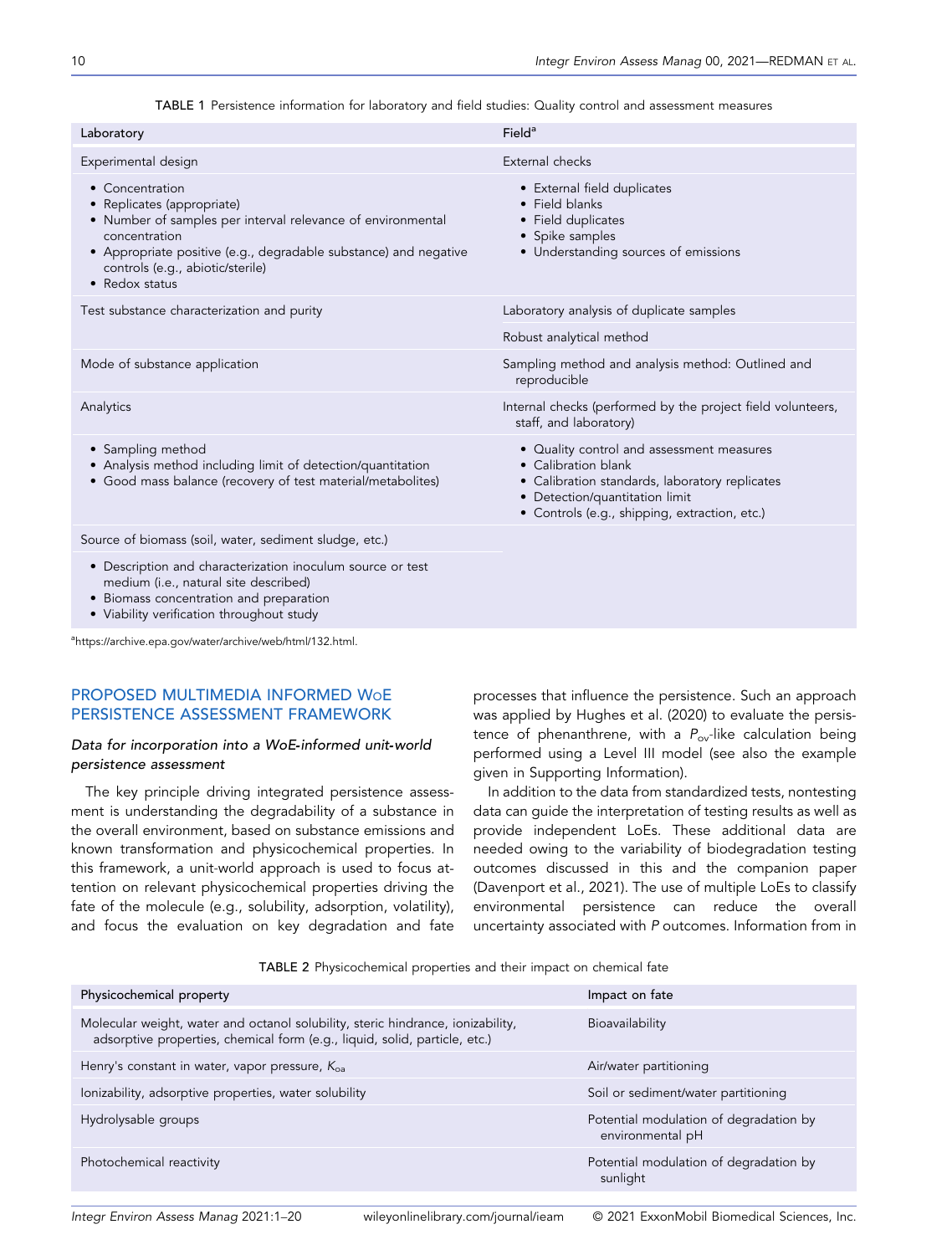silico predictions, laboratory and field data, and MFTM can be used in a WoE approach to assess persistence potential (Di Guardo et al., 2018; Giesy et al., 2014; Mackay, Giesy, et al., 2014; SCHEER, 2018). The desired metric of persistence is an indicator of overall (bio)degradability, but regulations are written in measurements of compartment‐ specific biodegradation, that is, half‐life (Rücker & Kümmerer, 2012). The sections below discuss a few of these LoEs, with several examples of how they are used in the WoE flowchart in Figure 1 and described in the WoE section below (Brandt et al., 2016; Giesy et al., 2014).

(Bio)degradation testing data. Biodegradation testing is often considered the most straightforward manner to assess the persistence of a substance. Positive ready, enhanced, and inherent biodegradation tests may be considered sufficient to conclude on nonpersistence of a chemical, provided that additional criteria are also fulfilled (ECHA, 2017a). In case of a negative result, higher tier simulation tests may be needed to draw definitive conclusions for regulatory persistence assessment. However, biodegradation testing data may be fraught with experimental variability (see section on Current Understanding of Persistence and Davenport et al., 2021). Multiple tests may thus lead to diverging results that hamper drawing firm conclusions on biodegradability. Yet, testing data is the primary evidence used to calculate half-lives and conclude on the persistence of a substance, which highlights the importance of additional LoEs to support persistence assessments. Depending on the molecules, abiotic factors can drive, or contribute substantially, to degradation.

Physicochemical properties. Physicochemical properties determine how chemicals partition in the environment and give insight into which degradation processes play a significant role in the fate of a chemical (Klöpffer et al., 1982; Figure 1). A basic understanding of physicochemical properties can give a preliminary estimate of the substance's fate and its potential persistence. As discussed in Section Overall Persistence (Pov) as an integrated metric for environmental persistence, these physicochemical characteristics are the basic data input for MFTMs. Separating the impact of sorption (e.g., reduced bioavailability or bioaccessibility) from degradation properties is required to evaluate the intrinsic persistence of a molecule accurately (Section Current understanding of persistence).

Environmental factors. Effective degradation processes can be abiotic reactions such as hydrolysis or photolysis, which tend to be compartment specific, or they can be biotic reactions, with microbial processes dominating as they display the greatest metabolic diversity and flexibility. However, unless the environmental conditions are appropriate, (bio) degradation may not take place. Some of these environmental conditions are further discussed below (also see Davenport et al., 2021).

Oxygen availability. The presence and relative abundance of appropriate electron acceptors is an important environmental variable controlling biodegradation. Aerobic degradation is typically faster than other pathways. Oxygen availability modulates both the abiotic processes of oxidation and biodegradation. Further, environmental compartments can vary in degradation capability such as comparing aerobic water with anaerobic sediment layers (Merrettig‐ Bruns & Jelen, 2009). With a few exceptions (e.g., organochlorine substances [Tiehm & Schmidt, 2011]), anaerobic biodegradation tends to be slower than aerobic biodegradation and is considered less relevant to risk assessment (Ghattas et al., 2017). This suggests that persistence evaluations typically should not be based on anaerobic systems, although they may be part of the WoE. Further, if anaerobic data are used in an assessment, the evaluation criteria should be revised because the implicit exposure dynamic is different.

Microbial community. A microbial community needs to contain competent degraders for biodegradation to occur. The concentration and distribution of those competent degraders will affect the rate of degradation and the likelihood of passing a biodegradation test (Ott et al., 2020). Adaptation and acclimation are two terms that are often confused while discussing the ability of a microbial community to biodegrade a substance. Outside this field, the term "adaptation" normally refers to genetic changes that result in new phenotypes; however, this term is often used in persistence testing to mean any change in a microbial community caused by long‐term exposure to the test item (OECD, 2006). A shift in the relative abundance of species in a microbial community, either resulting from previous exposure to the test substance or from a long biodegradation testing time, would be considered an adaptation, even if there are no new genes and the gross genetic composition of the community remains the same. Acclimation is the short‐term process by which a microbial inoculum adjusts to the test conditions, such as testing outside ambient conditions (e.g., temperature soils tested at low temperature). In both adaptation and acclimation, microbial community structure will be altered. Under REACH, acclimation is permitted, whereas adaptation is not (ECHA, 2017b). However, it is reasonable to expect that microbes in many compartments have been exposed to industrial and naturally occurring chemicals. Furthermore, there are many examples of the genetic plasticity of microbes enabling xenobiotic biodegradation, so adaptation in the traditional sense is a valid mechanism that should be addressed when examining persistent substances (Itrich et al., 2015; Liang et al., 2012; Nagata et al., 2019; Nielsen et al., 2017; Poursat et al., 2019; Top & Springael, 2003). The most suitable approach to address this issue under environmentally relevant conditions should be the subject of future research.

Temperature. It is generally accepted that higher temperatures increase the rate of chemical reactions, which translates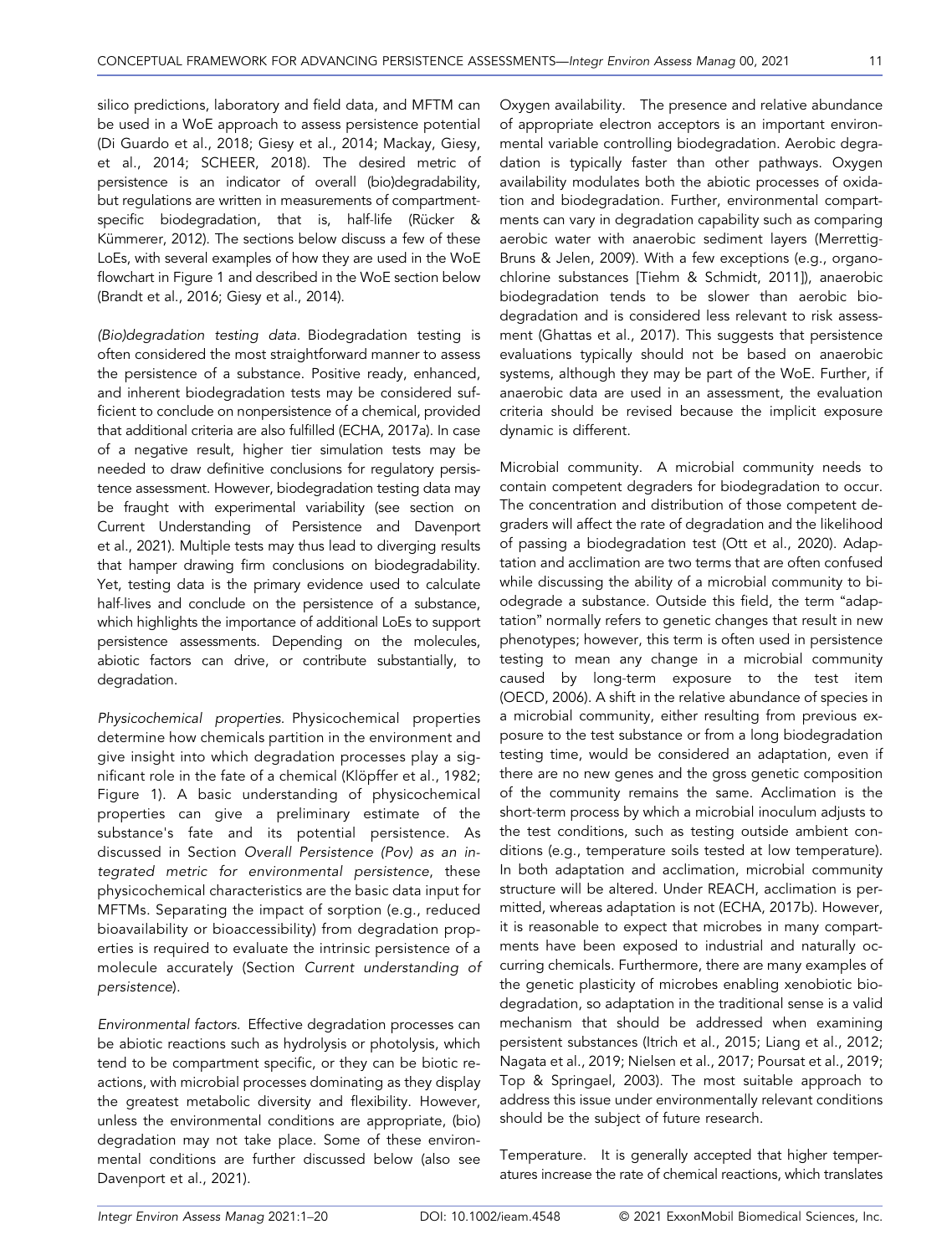to microbes having greater metabolic activity at higher temperatures provided those temperatures do not exceed the organisms' optimum temperatures. However, this does not necessarily mean that biodegradation processes in temperate regions take longer than in tropical regions. Empirical evidence demonstrates that biodegradation rates can be similar for some chemical classes across different global regimes and temperatures (Brown et al., 2020; Lewis & Prince, 2018). The ECHA guidance recommends that all new simulation studies (OECD test guidelines [TG] 307, 308, and 309) be performed at 12°C, because this is considered the average temperature of European surface waters (ECHA, 2017a). A controversial decision is that studies at other temperatures should be adjusted using an Arrhenius equation with a generic Energy Activation (65.4 kJ/mol; Brown et al., 2020; ECHA, 2017a). This temperature correction guidance derives mainly from pesticide data and is based mostly on test systems with manipulated test temperatures (i.e., systems that are not tested at the temperature of the inoculum collection site), instead of systems that are tested at the temperature of the inoculum collection site. In the former case, it is questionable whether these calculated temperature adjustments reflect the biological phenomena accurately (Brown et al., 2020).

Organic matter. Organic matter plays multiple roles in the fate of a chemical. It can be a substrate on which chemicals sorb, particularly with hydrophobic chemicals, thus altering the bioavailability of the chemical (Huang et al., 2003). The amount of nonextractable residues (NER) is correlated with the presence of organic matter (Kästner et al., 2014). Organic matter can also catalyze other degradative reactions, such as oxidation, reduction, etc. (Kästner et al., 2014). At the same time, organic matter also provides a substrate for microbial growth, leading to biofilms, which are the most effective modes of biodegradation (Horemans et al., 2013).

Salinity, pH, and light availability. Each environment will have its own adapted microbial population that can survive in its habitat's pH and salinity. Light availability controls processes such as photodegradation or photooxidation. It can also affect the microbial population by encouraging the growth of photosynthesizers and increasing the organic content of a system (Pastore et al., 2018; Southwell et al., 2020).

Volumes and use patterns. If the objective of persistence assessment is to identify substances that could accumulate in the environment, then it makes sense to look at how these substances are used and initially released into the environment. For example, a readily biodegradable, high‐volume chemical with continuous release may achieve "pseudo‐ persistence" or be "continuously present" in the environment (Mackay, Hughes, et al., 2014). Conversely, some substances identified as persistent may not accumulate in the environment if they are used at low volumes with infrequent emissions. Another example is that a highly volatile compound, subject to rapid photooxidation leading to

benign products that does not degrade in sediments, would not be a concern if the only releases are to the air. To avoid misclassification, it would be useful to have more granularity in the persistence criteria to tie in the volume and use (exposure) to the fate of the substance (persistence). Unfortunately, it can be difficult to obtain accurate information on how substances are used and distributed in the environment, especially if the same substance is used across multiple sites, for multiple uses, and at varying release levels. From a risk perspective, low volume substances may result in lower risks; therefore, more uncertainty in the persistence assessment could be tolerated depending on the hazard of the substance.

Predictive models. Predictive models are used heavily to assess the properties and behavior of substances for regulatory decision‐making and to estimate fate and transport of contaminants, engineer molecules for greener chemistry, and achieve specific functionality. They are an accepted part of a WoE argument (Pizzo et al., 2013). Although quantitative structure–biodegradation relationships (QSBRs) and knowledge‐based approaches can be used independently, a WoE approach is best supported by combining the information. Predictive models offer generalizations that can provide insight into the behavior of a substance. For assessment of biodegradability, predictive models are built on two types of information: (1) QSBRs relating chemical structures with biodegradation test data and (2) the existence of biodegradation metabolic pathways for classes of chemicals.

QSBRs correlate the biodegradation test data of a substance to molecular descriptors, such as the physicochemical properties of that substance, or to the molecular fragments, or the particular atoms or bonds, comprising the substance. These correlations allow biodegradability predictions of untested molecules based on the presence of those studied molecular descriptors or fragments. Two common examples of QSBRs that use the fragment contribution method are the BIOWIN modules in the US EPA (Environmental Protection Agency) EpiSuite software (US EPA, 2020) and MultiCASE (Klopman et al., 1995). QSBRs have limited domains of applicability, because the relationship between molecular structure and biodegradability is only as good as the underpinning empirical data used in the training set. Additionally, biodegradation test data are variable and location‐specific (Davenport et al., 2021), particularly in terms of the calculation of a half‐life for a substance (Rücker & Kümmerer, 2012). Several reviews of QSBRs are available for further information (Ballabio et al., 2017; Mamy et al., 2015; Rücker & Kümmerer, 2012).

The other type of predictive model is based on the knowledge of existing metabolic or biodegradation pathways. The likelihood of a reaction, other than those that are cometabolic, is often related to whether the reaction is thermodynamically favorable (Finley et al., 2009). There are a few databases of microbial metabolic pathways, such as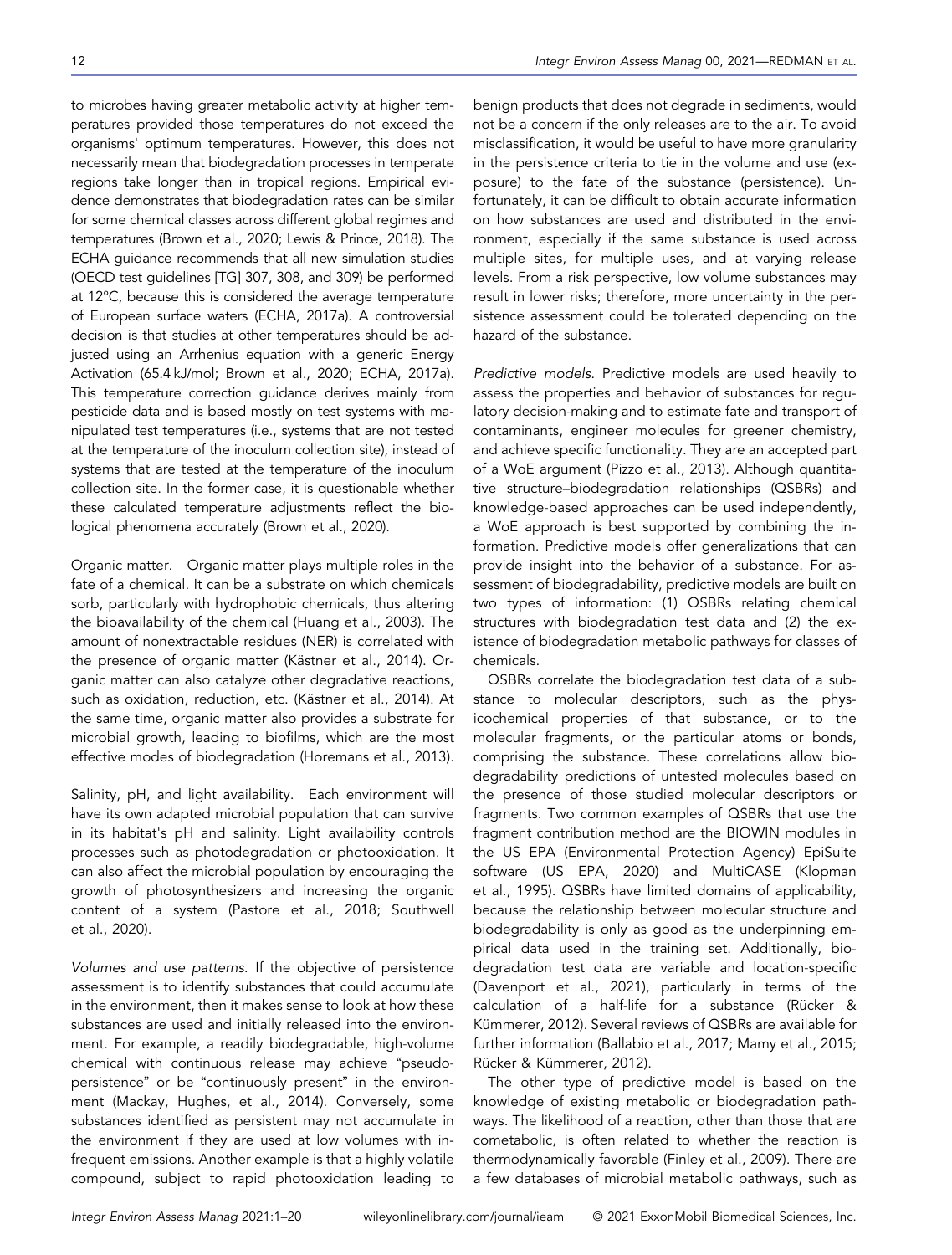the Kyoto Encyclopedia of Genes and Genomes (KEGG), a database for central metabolism pathways, and the Environmental Contaminant Biotransformation Pathway Resource (enviPath), which is a reworking of the University of Minnesota Biocatalysis/Biodegradation Database and Pathway Prediction System (UMBBD/PPS; Wicker et al., 2016). Using these databases, several models have been developed to predict the likelihood of biodegradation based on existing pathways and even time frames for biodegradation, such as Biodegradability Evaluation and Simulation System, EnviPath, and so forth (Judson, 2019). Another frequently used model, CATABOL, combines QSBR with a simulated catabolic transformation (Jaworska et al., 2002). A further refinement of CATABOL is Catalogic, which coordinates transformation reactions with a logical metabolism pathway that includes primary and ultimate half‐ lives (Dimitrov et al., 2011). Omic‐based assessment methods can be used to characterize rates and mechanisms to increase the robustness of biodegradability prediction. Genetic sequencing information and the assignment of function to proteins encoded by those genes can also be used to infer the functions of microbes in a system and to infer the presence of biodegradation pathways (Faust et al., 2011; Saidi et al., 2017).

Field data and monitoring studies. Field data, in which the substance of interest is released and tracked in a relatively controlled setting, and monitoring studies, in which existing substance releases are tracked, provide as realistic an evaluation of the fate of a chemical as possible; however, this realism comes with the extreme complexity of real‐world systems. Field data can be incorporated into a WoE persistence assessment with some limitations. Successful applications of field data need to be evaluated in terms of a mass balance approach, where the inputs are known and the physical and biochemical processes are reasonably uniform, so that comparisons with the measurements can be used to infer degradation rates. These evaluations are often developed with focused studies that develop data in the context of a multimedia modeling approach to characterize overall fate to highlight important processes (e.g., biodegradation, photolysis, etc.; Chapra, 2008) and may use radiolabeled substrata or isotope analysis to assist in assessing the mass balance (Melsbach et al., 2019). In the context of persistence in overall fate, other fate processes such as sequestration, or burial in sediments, should be considered because they limit bioavailability and reduce the circulation of substances in the broader environment. Environmental conditions in the field study need to be relatively constant, or at least predictable in some manner, in the assessment to minimize the effect of spatial and temporal heterogeneity. Monitoring datasets are often not suitable for these evaluations because these conditions are often not met.

Field data are improved by benchmarking the behavior of chemicals under evaluation relative to chemicals with a known persistence status (e.g., polychlorinated biphenyls [PCBs]; McLachlan et al., 2017). Benchmarking should

evaluate chemicals based on similar environmental conditions and emission profiles. Benchmarking can also address the apparent variability inherent in persistence testing because performance of the substance under evaluation will be compared with the performance of the benchmark substance (Zou et al., 2015). The challenge with field data is that variation in important physical and biochemical features (e.g., sorption limitations, redox conditions, resuspension, microbial community dynamics) can change spatially and temporally. This variation can result in apparent hot spots where substances are not degraded in one location (e.g., higher measurements), but are found in lower concentrations in other areas because the conditions are more favorable for degradation. For these reasons, typical monitoring data may not be suitable for regulatory persistence assessments (ECHA, 2017a).

There are however a few examples of how field and monitoring data can be used to support persistence assessments. Depending on the specific study questions, fieldwork can include watershed scale studies, characterization of chemical fate through WWTPs, or measurement of substance profiles in far-field, remote locations. The first example is based on the use of fate and transport models to track the release and fate of pesticides in the Scheldt estuary (Steen et al., 2002). The loads of the pesticide in a river were determined through measurements of flows and concentrations in upstream environments. The apparent biodegradation rate or half‐life for pesticides was determined by comparing the model predicted concentrations with the concentrations of the pesticides measured in the downstream and estuary compartments. A similar approach was also used to estimate field biodegradation rates of nonylphenol ethoxylates in the Scheldt and Rhine estuaries (Jonkers et al., 2005). Far‐field areas can be used as well. For example, open ocean monitoring datasets use depth‐resolved sampling to evaluate the degradation of substances once they enter the water column through settling from the atmosphere (González‐Gaya et al., 2019). This was done by measuring the fluxes at the surface and tracking the concentrations over depth and as a function of particle concentration and biomass abundance. There is also the use of monitoring data from remote regions to indicate possible persistence of a chemical (Hung et al., 2016), although in a WoE context, presence alone is often not sufficient evidence of persistence.

Biodegradation kinetics in the environment. Biodegradation kinetics are directly affected by substance concentration, and these changes in kinetics should be kept in mind when making persistence determinations (Howard & Banerjee, 1984; Kolvenbach et al., 2014). Biodegradation kinetics are often assumed to follow first‐order rate processes (Schwarzenbach et al., 2016), in which the reaction rate is controlled primarily by the concentration of one of the reactants (with pseudo‐first‐order kinetics occurring when the other reactant is either present in excess or is being kept constant). First‐order kinetics usually apply only at low concentration with some reports that true first‐order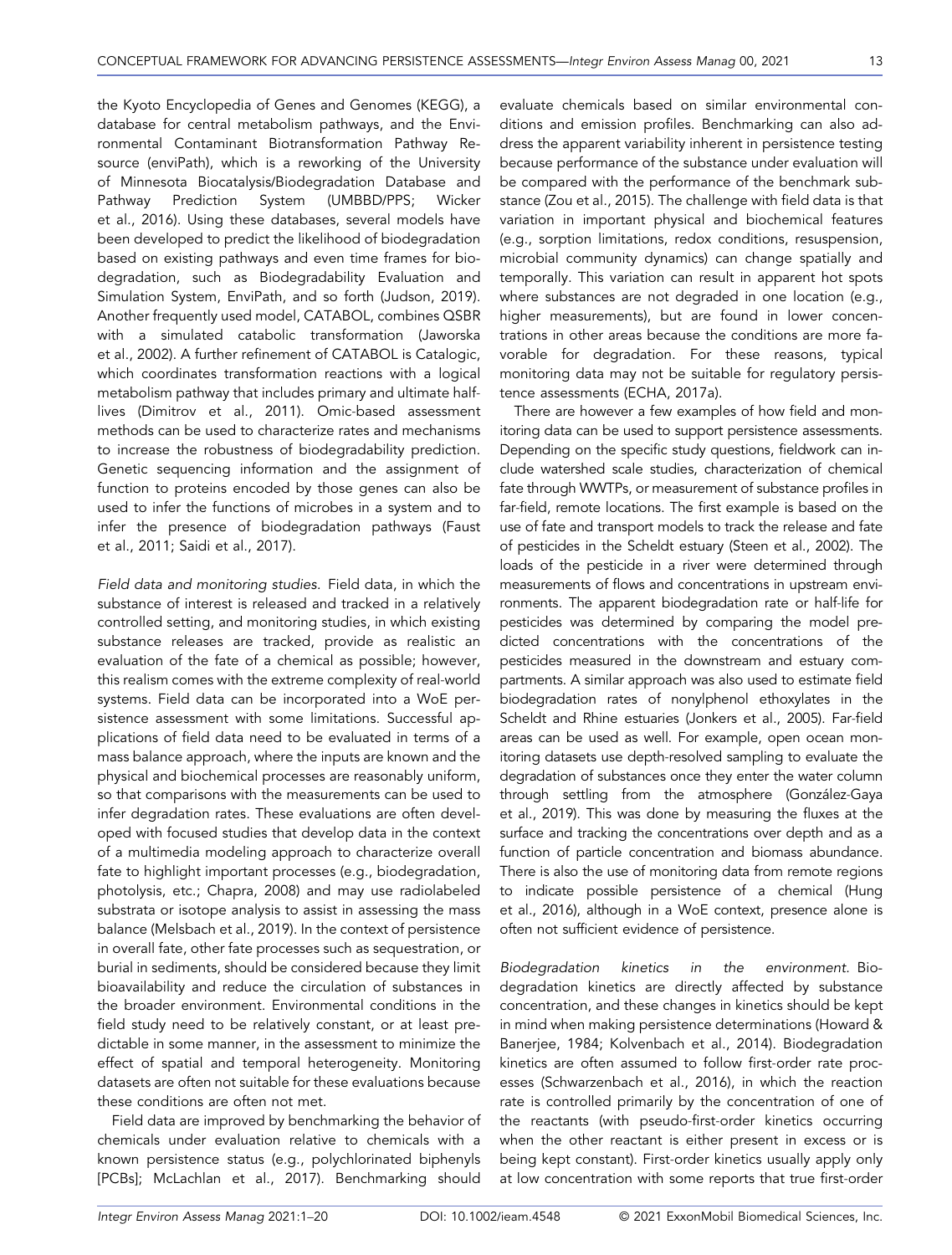

FIGURE 2 Schematic of a conceptual unit-world model that helps organize the Integrated Framework for Persistence Assessment. Green squares indicate types of data that inform substance fate in the various compartments, which can receive the substance depending on its manufacture, use, disposal, and physicochemical properties

kinetics were not obtained unless test concentrations were as low as 1 µg/L (Subba‐Rao et al., 1982). However, multiple studies have demonstrated that degradation kinetics change as substance concentrations change, and these rates are not always first order. Results of biodegradation studies conducted at high substrate concentrations may not accurately reflect degradation at low (environmentally realistic) concentrations (Hales et al., 1997; Jones & Alexander, 1986; Scow et al., 1986). Others have demonstrated that organic compounds are degraded at low concentrations, but not at unrealistic higher concentrations where toxicity may occur (Hammershøj et al., 2019).

## Summary of the WoE approach

The key driving principle behind this Integrated Framework for Persistence Assessment is the need to understand the degradability of a molecule in different relevant environmental compartments based on the substance's emissions and known physicochemical properties. A conceptual model, or problem formulation, is required to provide a basis for evaluating data between compartments or comparing different data types (e.g., photolysis vs. biodegradation). This will provide a basis for a critical review of apparent outlier data. For example, is the outlier caused by a real process or by an artifact of the experimental design? And if notable differences are observed, then higher tier evaluations should be performed to reconcile the differences. In a conservative assessment, the default assumption for any substance is that it is not degradable, and testing results and predictive models are generated to demonstrate the opposite. If using a WoE approach, a precautionary

approach does not necessarily yield the correct outcome. Therefore, in a WoE approach based on reliable and relevant data, evidence demonstrating lack of, or slow, degradation should be given less weight than evidence of degradability, because a persistence assessment should consider the intrinsic properties of a chemical and not necessarily identify the scenarios where degradation will not occur. This is because it is always possible to find or design a system where a degradable substance would not degrade (e.g., environmental‐dependent persistent), which may not be realistic or relevant under typical use. Effective screening should therefore focus on minimizing the impact of system variables to focus, to the extent possible, on intrinsic degradation properties. To conclude that a substance is not degradable using a WoE approach, there should be consistent evidence from both testing data and bioavailability of the substance. For degradation to occur, three phenomena must coincide: amenable chemical structures, effective degradation processes, and a conducive environment. Any evidence of degradability speaks directly to the amenability of the chemical structure.

A multimedia approach should be used to account for the physicochemical properties driving the fate of the molecules (e.g., volatility) and focus the evaluation on key processes that influence persistence (Figure 2). Controversially, from a risk perspective, physical advection processes such as burial may also be considered on the WoE because these processes result in reduced exposure to human and environmental receptors.

The OECD WoE framework can be used within the multimedia context described above because it is a representation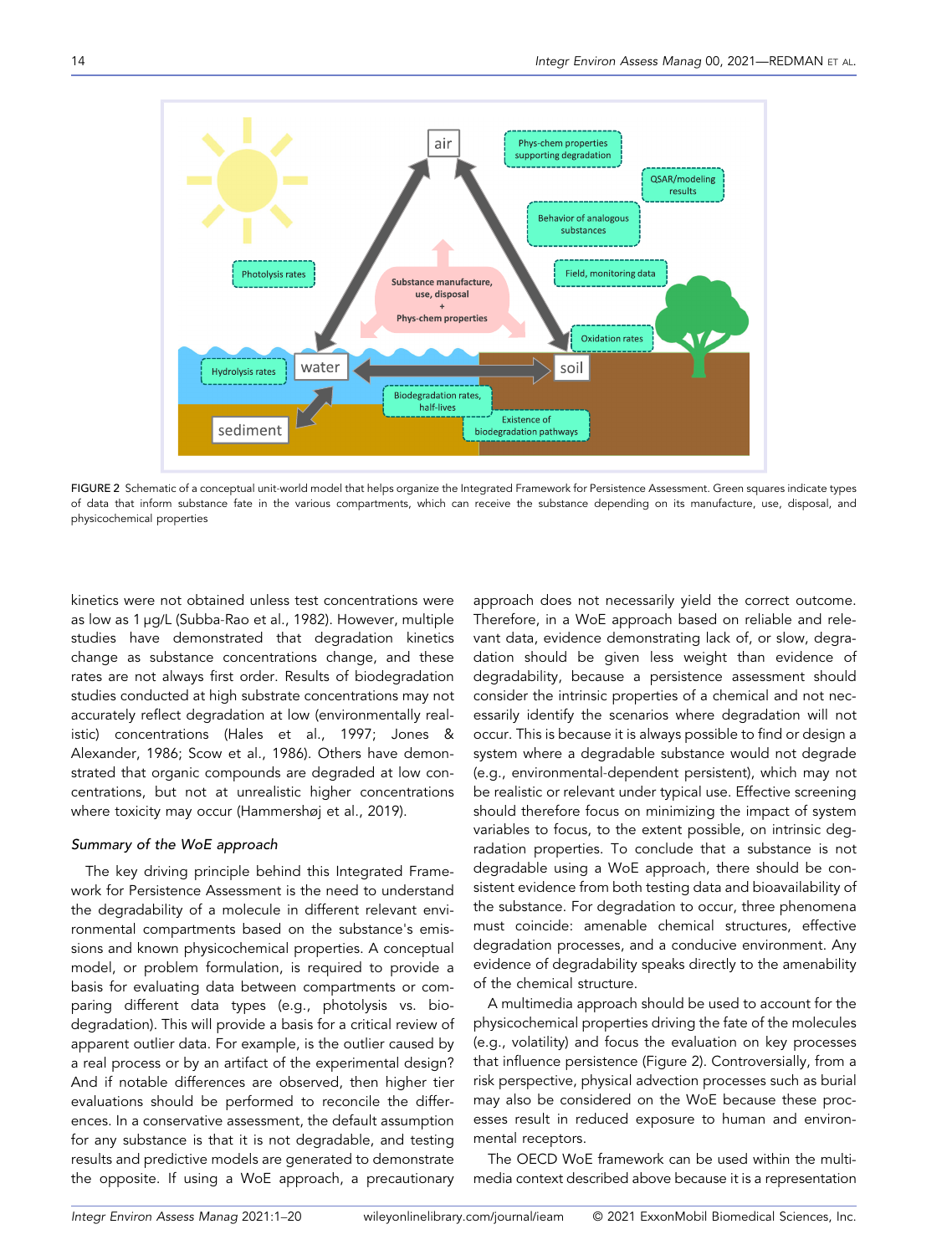of the actual processes that control the fate and exposure of chemicals in the environment (Section on Proposed Multimedia Persistence Framework; Figure 1). The problem formulation needs to start with a hypothesis to guide the downstream elements of the WoE scheme. In the present work on persistence assessments, this should focus on characterizing the potential for a molecule to degrade. This should be organized in a unit‐world approach to evaluate the potential combination of multiple degradation and fate processes that control the exposure of chemicals. This will help focus attention on data that are relevant and realistic, and avoid data that are confounded by unrepresentative experimental design features.

Collection of data can include all of the elements outlined in the present work, including field data,  $\triangle$ SAR,  $P_{ov}$ , and so forth. It may also include data from new experimental methods and concepts described in Davenport et al. (2021). The study quality should be evaluated to understand if the data were accurately reported and sufficiently documented, and based on realistic and relevant conditions that support the guiding hypothesis.

This is related to the next step in data evaluation where data need to be compared with the conceptual models and hypotheses that are outlined in the problem formulation step. This will allow reconciliation of potential outliers for data‐rich substances, and will increase confidence in the interpretation of available data for data‐poor substances. In particular for data-poor substances, initial data evaluated in a  $P_{\text{ov}}$  context will allow comparison with legacy POPs and other chemical types to guide the interpretation and evaluation.

Weighting of data should be informed by the multimedia approach to identify the relevant data. The multimedia approach provides a natural framework for integrating different LoEs because it is designed conceptually, and numerically, to predict the impact of different LoEs (fate processes in air vs. water vs. sediment, use pattern, benchmarks, etc.). The multimedia data and  $P_{\text{ov}}$  can be used to determine where fate processes and degradation occur and the  $P_{ov}$  of the substance in a multimedia unit world. This allows evaluators to focus on a holistic approach to environmental fate and comparative behavior instead of focusing solely on compartment‐wise testing.

## **CONCLUSION**

Persistence assessment—as part of chemical safety assessment—is a key element in existing regulatory frameworks to protect human health and ecosystems from harmful substances of concern. Persistence, however, is a very complex concept to address: It is determined by a combination of chemical‐specific properties (intrinsic persistence) and environmental factors (environment‐dependent persistence), and involves multiple processes in multiple compartments (e.g., air, water, soil, sediment, biota). Depending on the substance, a thorough assessment of persistence would thus require different types of data produced across different compartments and according to different methods, leading to a wide variety of results. For ease of interpretation, the current regulatory frameworks focus mostly on single‐compartment degradation half‐lives to assess persistence and prioritize substances for regulatory actions. This approach, however, is reductionistic and, for a comprehensive evaluation of persistence, a flexible and integrated assessment framework needs to be developed upon existing ones. This framework should integrate multimedia fate and transport models to identify major distribution patterns and transformation processes of substances once released into the environment, and help establish data gaps and testing needs following an intelligent testing strategy. The  $P_{ov}$  metric represents residence time based on such models, and examples demonstrate how the  $P_{ov}$  approach would work for a data‐rich substance using a simple multimedia model. Further development for a wider range of substances, including data‐poor examples, and more complex models used in environmental risk assessment are required, but are beyond the scope of this publication.

The proposed assessment framework should integrate a transparent WoE methodology to combine all available information in an acceptable way for regulators. This will facilitate bringing science back to the core of the debate regarding the introduction of modeling parameters or new cutoff criteria and broaden the flexibility of persistence assessment. Furthermore, the proposed framework supplements the precautionary principle by considering current scientific insights and all relevant data where these are available, which results in reduced uncertainty. In addition, the existing compartment‐based criteria should be critically reviewed for application in the context of the proposed inclusion of WoE and  $P_{ov}$  into persistence assessments. This type of framework has been successfully employed in some regions (Bonnell et al., 2018), and there is potential for application in others.

## ACKNOWLEDGMENT

This work was conducted as part of the European Centre for Ecotoxicology and Toxicology of Chemicals (ECETOC) task force "Moving Persistence (P) Assessments into the 21<sup>st</sup> Century" (2019–2021). The authors thank the ECETOC scientific committee and other task force members Russell Davenport, Pippa Curtis‐Jackson, Philipp Dalkmann, Jordan Davies, Kathrin Fenner, Laurence Hand, Kathleen McDonough, Andreas Schäffer, and Cyril Sweetlove for their valuable comments during the preparation of this manuscript. We are also grateful for suggestions on how to improve the manuscript from Heli Hollnagel, Bennard Van Ravenzwaay, Björn Hidding, David Saunders, Charlie Meyer, Philip Botham, Christopher Hughes, Erik Van Miert, Gordon Sanders, Joop Hermens, Timothy Gant, Andreas Häner, and Anna Böhnhardt. The authors' time to contribute to this review was supported by their organizations.

# CONFLICT OF INTEREST

The authors declare that there are no conflict of interests.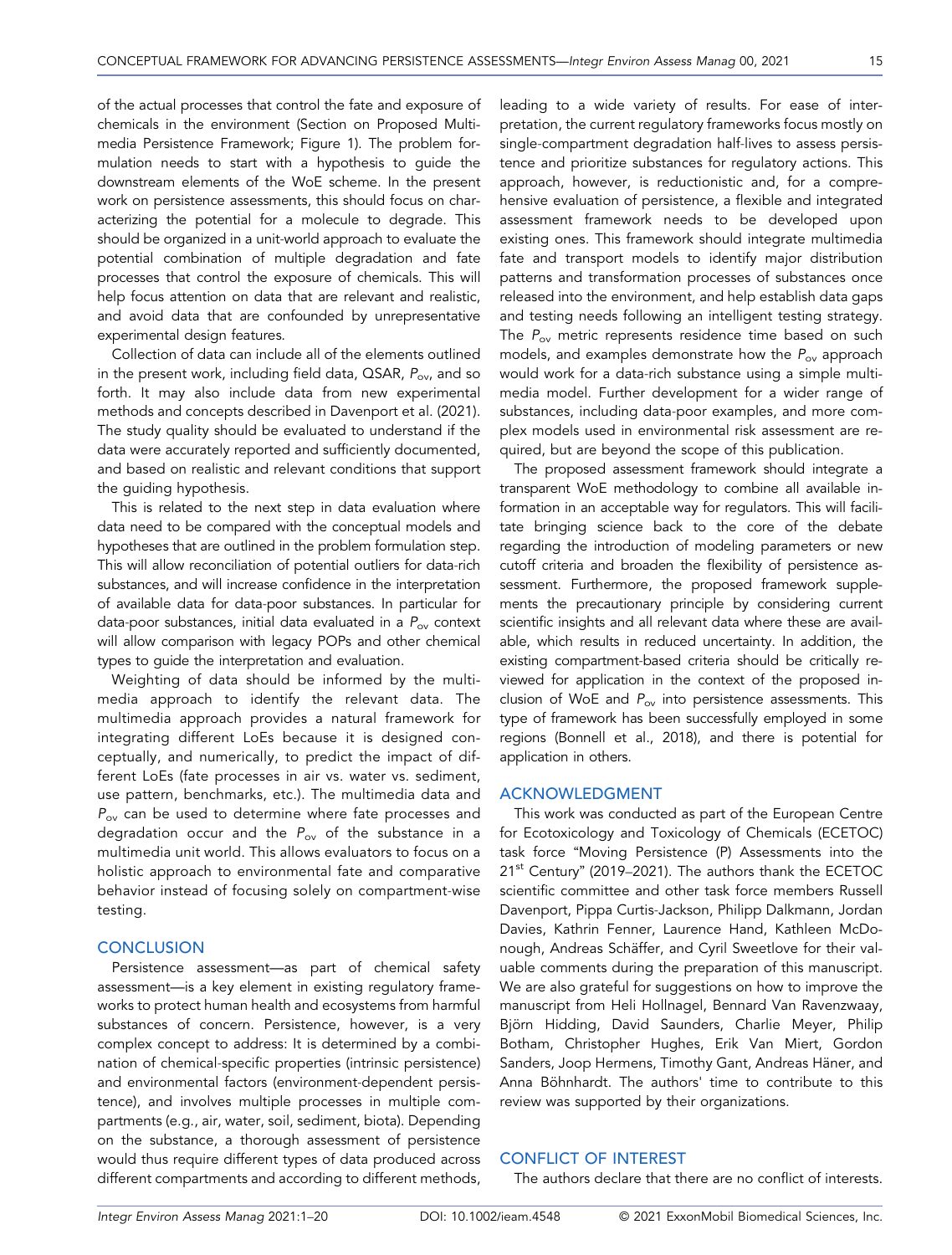## DATA AVAILABILITY STATEMENT

There are few data reported in this paper. It is a synthesis of modeling and weight‐of‐evidence approaches. Relevant data are provided in the text or Tables S1 and S2, and the original sources are fully cited.

## SUPPORTING INFORMATION

The Supporting Information file contains 1) a summary table to multimedia models that can support the overall persistence analysis promoted in this article, and 2) a case study on phenanthrene to demonstrate how a tiered  $P_{ov}$ based Persistence assessment can be performed.

## **ORCID**

Aaron D. Redman **in** http://[orcid.org](http://orcid.org/0000-0002-5933-7906)/0000-0002-5933-7906 Delina Lyon http://[orcid.org](http://orcid.org/0000-0002-2291-9048)/0000-0002-2291-9048 John R. Parsons **b** http://[orcid.org](http://orcid.org/0000-0003-1785-3627)/0000-0003-1785-3627

#### **REFERENCES**

- Abelkop, A. D. K., Graham, J. D., & Royer, T. V. (2015). Persistent, bioaccumulative, and toxic (PBT) chemicals: Technical aspects, policies, and practices. CRC Press. https://doi.org/10.1201/[9781351228893](https://doi.org/10.1201/9781351228893)
- Andrady, A. E. (2007). In J. E. Mark (Ed.), Biodegradability of polymers. Physical properties of polymers handbook (pp. 951–964). Springer. https://[doi.org](https://doi.org/10.1007/978-0-387-69002-5_56)/ [10.1007](https://doi.org/10.1007/978-0-387-69002-5_56)/978-0-387-69002-5\_56
- Ballabio, D., Biganzoli, F., Todeschini, R., & Consonni, V. (2017). Qualitative consensus of QSAR ready biodegradability predictions. Toxicological & Environmental Chemistry, 99, 1193–1216. https://doi.org/[10.1080](https://doi.org/10.1080/02772248.2016.1260133)/ [02772248.2016.1260133](https://doi.org/10.1080/02772248.2016.1260133)
- Beyer, A., & Matthies, M. (2002). Criteria for atmospheric longrange transport potential and persistence of pesticides and industrial chemicals. Schmidt.
- Bilcke, C. V. (2002). The Stockholm convention on persistent organic pollutants. Review of European Community and International Environmental Law, 11(3), 328–342. https://doi.org/10.2307/[2668517](https://doi.org/10.2307/2668517)
- Boethling, R. (2016). Present, bioaccumulative, and toxic: Sufficient for PBT? Integrated Environmental Assessment and Management, 12(1), 204–205. https://doi.org/10.1002/[ieam.1725](https://doi.org/10.1002/ieam.1725)
- Boethling, R., Fenner, K., Howard, P., Klečka, G., Madsen, T., Snape, J. R., & Whelan, M. J. (2009). Environmental persistence of organic pollutants: Guidance for development and review of POP risk profiles. Integrated Environmental Assessment and Management, 5(4), 539–556. [https:](https://doi.org/10.1897/IEAM_2008-090.1)//doi. org/10.1897/[IEAM\\_2008](https://doi.org/10.1897/IEAM_2008-090.1)-090.1
- Bonnell, M. A., Zidek, A., Griffiths, A., & Gutzman, D. (2018). Fate and exposure modeling in regulatory chemical evaluation: New directions from retrospection. Environmental Science: Processes & Impacts, 20(1), 20–31. https://doi.org/10.1039/[c7em00510e](https://doi.org/10.1039/c7em00510e)
- Brandt, M., Becker, E., Jöhncke, U., Sättler, D., & Schulte, C. (2016). A weight‐ of-evidence approach to assess chemicals: Case study on the assessment of persistence of 4,6‐substituted phenolic benzotriazoles in the environment. Environmental Sciences Europe, 28(1), 1–14. https://[doi.org](https://doi.org/10.1186/s12302-016-0072-y)/10. 1186/[s12302](https://doi.org/10.1186/s12302-016-0072-y)-016-0072-y
- Bridges, J., & Solomon, K. R. (2016). Quantitative weight‐of‐evidence analysis of the persistence, bioaccumulation, toxicity, and potential for long‐range transport of the cyclic volatile methyl siloxanes. Journal of Toxicology and Environmental Health—Part B Critical Reviews, 19(8), 345–379. [https:](https://doi.org/10.1080/10937404.2016.1200505)// doi.org/10.1080/[10937404.2016.1200505](https://doi.org/10.1080/10937404.2016.1200505)
- Brown, D. M., Camenzuli, L., Redman, A. D., Hughes, C., Wang, N., Vaiopoulou, E., Saunders, D., Villalobos, A., & Linington, S. (2020). Is the Arrhenius‐correction of biodegradation rates, as recommended through REACH guidance, fit for environmentally relevant conditions? An example from petroleum biodegradation in environmental systems. Science of the Total Environment, 735, 139293. https://doi.org/10.1016/[j.scitotenv.2020.](https://doi.org/10.1016/j.scitotenv.2020.139293) [139293](https://doi.org/10.1016/j.scitotenv.2020.139293)

Chapra, S. C. (2008). Surface water‐quality modeling. Waveland Press.

- Davenport, R., Curtis‐Jackson, P., Dalkmann, P., Davies, J., Fenner, K., Hand, L., McDonough, K., Ortega‐Calvo, J. J., Ott, A., Parsons, J., Schäffer, A, Sweetlove, C, Trapp, S, Wang, N, & Redman, A. (2021). Scientific concepts and methods for moving persistence assessments into the 21st century.
- Di Guardo, A., Gouin, T., MacLeod, M., & Scheringer, M. (2018). Environmental fate and exposure models: Advances and challenges in 21st century chemical risk assessment. Environmental Science: Processes & Impacts, 20(1), 58–71. https://doi.org/10.1039/[C7EM00568G](https://doi.org/10.1039/C7EM00568G)
- Dimitrov, S., Pavlov, T., Dimitrova, N., Georgieva, D., Nedelcheva, D., Kesova, A., Vasilev, R., & Mekenyan, O. (2011). Simulation of chemical metabolism for fate and hazard assessment. II CATALOGIC simulation of abiotic and microbial degradation. SAR & QSAR in Environmental Research, 22(7–8), 719–755. https://doi.org/10.1080/[1062936X.2011.](https://doi.org/10.1080/1062936X.2011.623322) [623322](https://doi.org/10.1080/1062936X.2011.623322)
- Duber‐Smith, D., Chang, Y., Olson, A., Rosholt, A., Api, A. M., Vey, M., Ugurlayan, A., Srinivasan, V., Antignac, E., Troyano, E., Mcmillan, D., Sarlo, K., Li, L., Wimalasena, R., Flanagan, J., Garrison, M., Dayan, N., Kilfoyle, B. E., Terebetski, J. L., … Saxe, J. K. (2012). Kirk‐Othmer encyclopedia of chemical technology—Natural cosmetics. Wiley.
- ECCC. (2016). Science approach document: Ecological risk classification of organic substances. https://www.ec.gc.ca/ese-ees/[default.asp?lang](https://www.ec.gc.ca/ese-ees/default.asp?lang=En%26n=a96e2e98-1)=En% 26n=[a96e2e98](https://www.ec.gc.ca/ese-ees/default.asp?lang=En%26n=a96e2e98-1)-1
- ECETOC. (2003). Persistence of chemicals in the environment (Technical Report No. 90). ECETOC, Brussels, October. ISSN‐0773‐8072‐90. [https:](https://www.ecetoc.org/wp-content/uploads/2014/08/ECETOC-TR-090.pdf)// [www.ecetoc.org](https://www.ecetoc.org/wp-content/uploads/2014/08/ECETOC-TR-090.pdf)/wp-content/uploads/2014/08/ECETOC-TR-090.pdf
- ECETOC. (2011). Refined approaches for risk assessment of PBT/vPvB chemicals (Technical Report No.112). ECETOC, Brussels, October. ISSN‐0773‐8072‐112. https://[www.ecetoc.org](https://www.ecetoc.org/publication/tr-112-refined-approaches-for-risk-assessment-of-pbtvpvb-chemicals/)/publication/tr-112-refined[approaches](https://www.ecetoc.org/publication/tr-112-refined-approaches-for-risk-assessment-of-pbtvpvb-chemicals/)-for-risk-assessment-of-pbtvpvb-chemicals/
- ECETOC. (2014). Information to be considered in a weight‐of‐evidence‐based PBT/vPvB assessment of chemicals (Annex XIII of REACH) (Special Report No. 18). ECETOC, Brussels, July. https://[www.ecetoc.org](https://www.ecetoc.org/publication/special-report-18-information-to-be-considered-in-a-weight-of-evidence-based-pbtvpvb-assessment-of-chemicals-annex-xiii-of-reach/)/publication/ special-report-18-[information](https://www.ecetoc.org/publication/special-report-18-information-to-be-considered-in-a-weight-of-evidence-based-pbtvpvb-assessment-of-chemicals-annex-xiii-of-reach/)-to-be-considered-in-a-weight-of-evidencebased-pbtvpvb-[assessment](https://www.ecetoc.org/publication/special-report-18-information-to-be-considered-in-a-weight-of-evidence-based-pbtvpvb-assessment-of-chemicals-annex-xiii-of-reach/)-of-chemicals-annex-xiii-of-reach/
- ECETOC. (2020). The applicability of analytical tools, test methods and models for polymer risk assessment (Technical Report No. 133‐2). ECETOC, Brussels, May. ISSN‐2079‐1526‐133‐2 (online). [https:](https://www.ecetoc.org/publication/tr-133-2-the-applicability-of-analytical-tools-test-methods-and-models-for-polymer-risk-assessment/)//www. ecetoc.org/publication/tr-133-2-the-[applicability](https://www.ecetoc.org/publication/tr-133-2-the-applicability-of-analytical-tools-test-methods-and-models-for-polymer-risk-assessment/)-of-analytical-tools-testmethods-and-models-for-polymer-risk-[assessment](https://www.ecetoc.org/publication/tr-133-2-the-applicability-of-analytical-tools-test-methods-and-models-for-polymer-risk-assessment/)/
- ECHA. (2017a). Guidance on information requirements and chemical safety assessment, chapter R.11: PBT/vPvB assessment (version 3.0). European Chemical Agency. https://[echa.europa.eu](https://echa.europa.eu/documents/10162/13632/information_requirements_r11_en.pdf)/documents/10162/13632/ [information\\_requirements\\_r11\\_en.pdf](https://echa.europa.eu/documents/10162/13632/information_requirements_r11_en.pdf)
- ECHA. (2017b). Guidance on information requirements and chemical safety assessment, chapter R. 7b: endpoint specific guidance (version 4.0). ECHA. https://[echa.europa.eu](https://echa.europa.eu/documents/10162/13632/information_requirements_r7b_en.pdf)/documents/10162/13632/information\_ [requirements\\_r7b\\_en.pdf](https://echa.europa.eu/documents/10162/13632/information_requirements_r7b_en.pdf)
- Faust, K., Croes, D., & van Helden, J. (2011). Prediction of metabolic pathways from genome-scale metabolic networks. Biosystems, 105(2), 109–121. https://doi.org/10.1016/[j.biosystems.2011.05.004](https://doi.org/10.1016/j.biosystems.2011.05.004)
- Fenner, K., Scheringer, M., Macleod, M., Matthies, M., McKone, T., Stroebe, M., Beyer, A., Bonnell, M., Le Gall, A. C., Klasmeier, J., Mackay, D., Van De Meent, D., Pennington, D., Scharenberg, B., Suzuki, N., & Wania, F. (2005). Comparing estimates of persistence and long‐range transport potential among multimedia models. Environmental Science & Technology, 39(7), 1932–1942. https://doi.org/10.1021/[es048917b](https://doi.org/10.1021/es048917b)
- Fewson, C. A. (1988). Biodegradation of xenobiotic and other persistent compounds: The causes of recalcitrance. Trends in Biotechnology, 6(7), 148–153. https://doi.org/10.1016/0167-[7799\(88\)90084](https://doi.org/10.1016/0167-7799(88)90084-4)-4
- Finley, S. D., Broadbelt, L. J., & Hatzimanikatis, V. (2009). Thermodynamic analysis of biodegradation pathways. Biotechnology and Bioengineering, 103(3), 532–541. https://doi.org/10.1002/[bit.22285](https://doi.org/10.1002/bit.22285)
- Forney, L. J., Liu, W. T., Guckert, J. B., Kumagai, Y., Namkung, E., Nishihara, T., & Larson, R. J. (2001). Structure of microbial communities in activated sludge: Potential implications for assessing the biodegradability of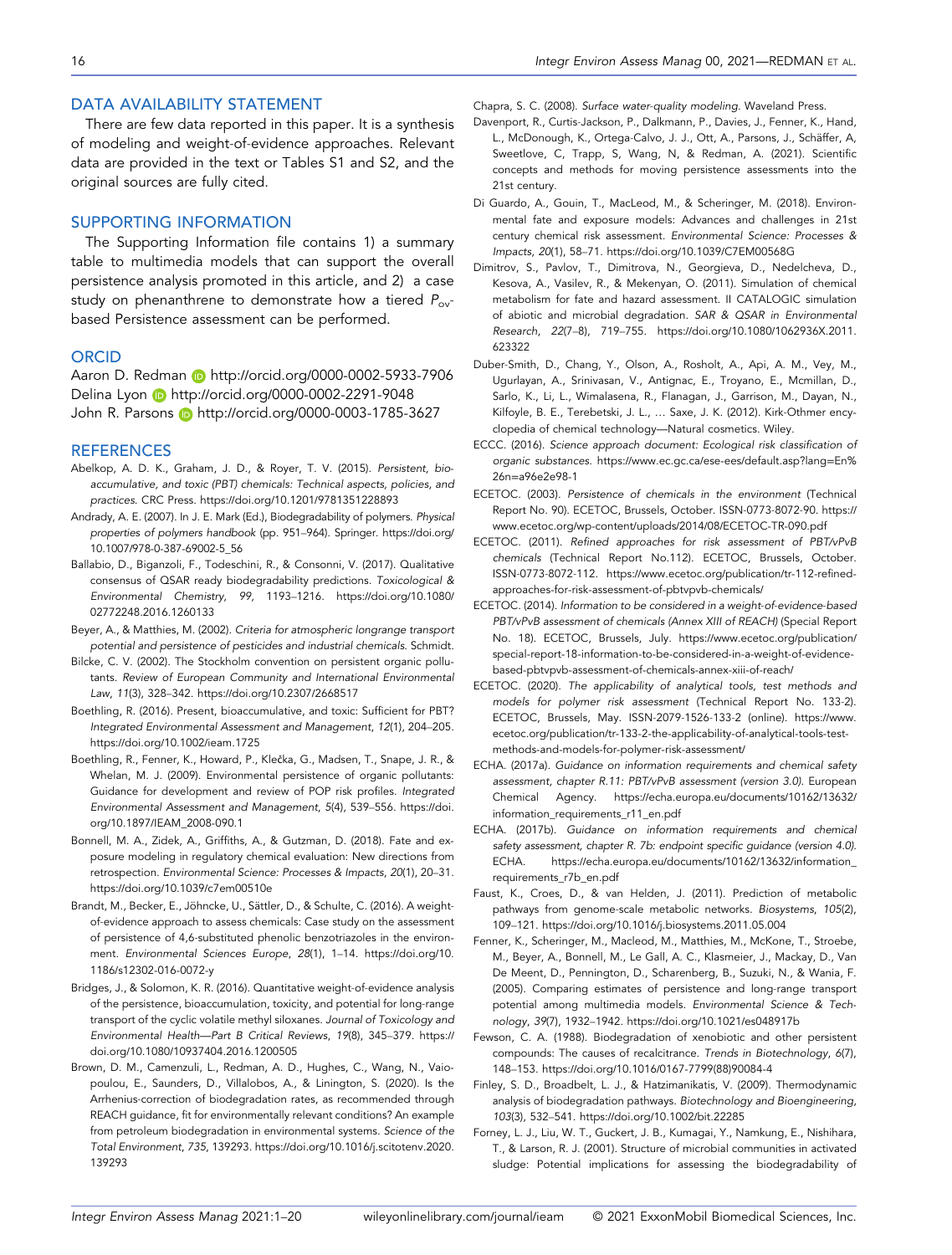chemicals. Ecotoxicology and Environmental Safety, 49(1), 40–53. [https:](https://doi.org/10.1006/eesa.2001.2034)// doi.org/10.1006/[eesa.2001.2034](https://doi.org/10.1006/eesa.2001.2034)

- Garbeva, P., Veen, J. A., & van Elsas, J. (2004). Microbial diversity in soil: Selection of microbial populations by plant and soil type and implications for disease suppressiveness. Annual Review of Phytopathology, 42, 243– 270. https://doi.org/10.1146/[annurev.phyto.42.012604.135455](https://doi.org/10.1146/annurev.phyto.42.012604.135455)
- Ghattas, A.‐K., Fischer, F., Wick, A., & Ternes, T. A. (2017). Anaerobic biodegradation of (emerging) organic contaminants in the aquatic environment. Water Research, 116, 268–295. https://doi.org/10.1016/[j.watres.](https://doi.org/10.1016/j.watres.2017.02.001) [2017.02.001](https://doi.org/10.1016/j.watres.2017.02.001)
- Giesy, J. P., Solomon, K. R., Mackay, D., & Anderson, J. (2014). Evaluation of evidence that the organophosphorus insecticide chlorpyrifos is a potential persistent organic pollutant (POP) or persistent, bioaccumulative, and toxic (PBT). Environmental Sciences Europe, 26, 29. https://[doi.org](https://doi.org/10.1186/s12302-014-0029-y)/10. 1186/[s12302](https://doi.org/10.1186/s12302-014-0029-y)-014-0029-y
- González‐Gaya, B., Martínez‐Varela, A., Vila‐Costa, M., Casal, P., Cerro‐ Gálvez, E., Berrojalbiz, N., Lundin, D., Vidal, M., Mompeán, C., Bode, A., Jiménez, B., & Dachs, J. (2019). Biodegradation as an important sink of aromatic hydrocarbons in the oceans. Nature Geoscience, 12(2), 119–125. https://doi.org/[10.1038](https://doi.org/10.1038/s41561-018-0285-3)/s41561-018-0285-3
- Goswami, P., & O'Haire, T. (2016). Advances in technical nonwovens— Developments in the use of green (biodegradable), recycled and biopolymer materials in technical nonwovens (pp. 97–114). Woodhead Publishing. https://doi.org/[10.1016](https://doi.org/10.1016/B978-0-08-100575-0.00003-6)/B978-0-08-100575-0.00003-6
- Gouin, T., Mackay, D., Webster, E., & Wania, F. (2000). Screening chemicals for persistence in the environment. Environmental Science and Technology, 34(5), 881–884. https://doi.org/10.1021/[es991011z](https://doi.org/10.1021/es991011z)
- Gouin, T., Van Egmond, R., Price, O. R., & Hodges, J. E. N. (2012). Prioritising chemicals used in personal care products in China for environmental risk assessment: Application of the RAIDAR model. Environmental Pollution, 165, 208–214. https://doi.org/10.1016/[j.envpol.2011.12.030](https://doi.org/10.1016/j.envpol.2011.12.030)
- Hales, S. G., Feijtel, T., King, H., Fox, K., & Verstratete, W. (1997). Biodegradation kinetics: Generation and use of data for regulatory decisions making. In SETAC Europe Workshop, Port Sunlight, UK, Brussels, Belgium, September 4–6, pp. 87–100.
- Hammershøj, R., Birch, H., Redman, A. D., & Mayer, P. (2019). Mixture effects on biodegradation kinetics of hydrocarbons in surface water: Increasing concentrations inhibited degradation whereas multiple substrates did not. Environmental Science and Technology, 53(6), 3087–3094. [https:](https://doi.org/10.1021/acs.est.9b00638)// doi.org/10.1021/[acs.est.9b00638](https://doi.org/10.1021/acs.est.9b00638)
- Hardy, A., Benford, D., Halldorsson, T., Jeger, M. J., Knutsen, H. K., More, S., Naegeli, H., Noteborn, H., Ockleford, C., Ricci, A., Rychen, G., Schlatter, J. R., Silano, V., Solecki, R., Turck, D., Benfenati, E., Chaudhry, Q. M., Craig, P., Frampton, G., … Younes, M. (2017). Guidance on the use of the weight of evidence approach in scientific assessments. EFSA Journal, 15, e04971. https://doi.org/10.2903/[j.efsa.2017.4971](https://doi.org/10.2903/j.efsa.2017.4971)
- Hermsen, E., Mintenig, S. M., Besseling, E., & Koelmans, A. A. (2018). Quality criteria for the analysis of microplastic in biota Samples: A critical review. Environmental Science and Technology, 52(18), 10230–10240. [https:](https://doi.org/10.1021/acs.est.8b01611)// doi.org/10.1021/[acs.est.8b01611](https://doi.org/10.1021/acs.est.8b01611)
- Hollander, A., Scheringer, M., Shatalov, V., Mantseva, E., Sweetman, A., Roemer, M., Baart, A., Suzuki, N., Wegmann, F., & Van De Meent, D. (2008). Estimating overall persistence and long‐range transport potential of persistent organic pollutants: A comparison of seven multimedia mass balance models and atmospheric transport models. Journal of Environmental Monitoring, 10, 1139–1147. https://doi.org/[10.1039](https://doi.org/10.1039/b803760d)/ [b803760d](https://doi.org/10.1039/b803760d)
- Horemans, B., Breugelmans, P., Hofkens, J., Smolders, E., & Springael, D. (2013). Environmental dissolved organic matter governs biofilm formation and subsequent linuron degradation activity of a linuron‐degrading bacterial consortium. Applied and Environmental Microbiology, 79(15), 4534–4542. https://doi.org/10.1128/[AEM.03730](https://doi.org/10.1128/AEM.03730-12)-12
- Howard, P. H., & Banerjee, S. (1984). Interpreting results from biodegradability tests of chemicals in water and soil. Environmental Toxicology and Chemistry, 3(4), 551–562. https://doi.org/10.1002/[etc.5620030405](https://doi.org/10.1002/etc.5620030405)
- Huang, W., Peng, P., Yu, Z., & Fu, J. (2003). Effects of organic matter heterogeneity on sorption and desorption of organic contaminants by soils

and sediments. Journal of Applied Geochemistry, 18(7), 955–972. [https:](https://doi.org/10.1016/S0883-2927(02)00205-6)// doi.org/10.1016/S0883-[2927\(02\)00205](https://doi.org/10.1016/S0883-2927(02)00205-6)-6

- Hughes, C. B., Brown, D. M., Camenzuli, L., Redman, A. D., Arey, J. S., Vione, D., Wang, N., & Vaiopoulou, E. (2020). Can a chemical be both readily biodegradable AND very persistent (vP)? Weight‐of‐evidence determination demonstrates that phenanthrene is not persistent in the environment. Environmental Sciences Europe, 32(148), 1–19. https://[doi.org](https://doi.org/10.1186/s12302-020-00427-1)/10. 1186/[s12302](https://doi.org/10.1186/s12302-020-00427-1)-020-00427-1
- Hung, H., Katsoyiannis, A. A., Brorström‐Lundén, E., Olafsdottir, K., Aas, W., Breivik, K., Bohlin‐Nizzetto, P., Sigurdsson, A., Hakola, H., Bossi, R., Skov, H., Sverko, E., Barresi, E., Fellin, P., & Wilson, S. (2016). Temporal trends of Persistent Organic Pollutants (POPs) in arctic air: 20 years of monitoring under the Arctic Monitoring and Assessment Programme (AMAP). Environmental Pollution, 217, 52–61. https://doi.org/10.1016/[j.envpol.2016.](https://doi.org/10.1016/j.envpol.2016.01.079) [01.079](https://doi.org/10.1016/j.envpol.2016.01.079)
- Itrich, N. R., McDonough, K. M., Van Ginkel, C. G., Bisinger, E. C., Lepage, J. N., Schaefer, E. C., Menzies, J. Z., Casteel, K. D., & Federle, T. W. (2015). Widespread microbial adaptation to l‐glutamate‐N,N‐diacetate (L‐GLDA) following its market introduction in a consumer cleaning product. Environmental Science and Technology, 49(22), 13314–13321. https://[doi.org](https://doi.org/10.1021/acs.est.5b03649)/ 10.1021/[acs.est.5b03649](https://doi.org/10.1021/acs.est.5b03649)
- Jaworska, J., Dimitrov, S., Nikolova, N., & Mekenyan, O. (2002). Probabilistic assessment of biodegradability based on metabolic pathways: Catabol system. SAR and QSAR in Environmental Research, 13(2), 307–323. https://doi.org/10.1080/[10629360290002794](https://doi.org/10.1080/10629360290002794)
- Jones, S. H., & Alexander, M. (1986). Kinetics of mineralization of phenols in lake water. Applied and Environmental Microbiology, 51(5), 891–897. https://doi.org/10.1128/[aem.51.5.891](https://doi.org/10.1128/aem.51.5.891-897.1986)-897.1986
- Jonkers, N., Laane, R. W. P. M., de Graaf, C., & de Voogt, P. (2005). Fate modeling of nonylphenol ethoxylates and their metabolites in the Dutch Scheldt and Rhine estuaries: Validation with new field data. Estuarine Coastal Shelf Science, 62(1–2), 141–160. https://doi.org/[10.1016](https://doi.org/10.1016/j.ecss.2004.08.014)/j.ecss. [2004.08.014](https://doi.org/10.1016/j.ecss.2004.08.014)
- Judson, P. (2019). Chapter 17: Predicting biodegradation. In J. Hirst (Ed.), Knowledge‐based expert systems in chemistry: Artificial intelligence in decision making (RSC Theoretical and Computational Chemistry Series, Vol. 15, 2nd ed., pp. 221–232). Royal Society of Chemistry.
- Junker, T., Coors, A., & Schüürmann, G. (2019). Compartment‐specific screening tools for persistence: Potential role and application in the regulatory context. Integrated Environmental Assessment and Management, 15(3), 470–481. https://doi.org/10.1002/[ieam.4125](https://doi.org/10.1002/ieam.4125)
- Kästner, M., Nowak, K. M., Miltner, A., Trapp, S., & Schäffer, A. (2014). Classification and modelling of nonextractable residue (NER) formation of xenobiotics in soil—A synthesis. Critical Reviews Environmental Science Technology, 44(19), 2107–2171. https://doi.org/10.1080/[10643389.2013.](https://doi.org/10.1080/10643389.2013.828270) [828270](https://doi.org/10.1080/10643389.2013.828270)
- Katayama, A., Bhula, R., Burns, G. R., Carazo, E., Felsot, A., Hamilton, D., Harris, C., Kim, Y.‐H., Kleter, G., Koedel, W., Linders, J., Peijnenburg, J. G. M. W., Sabljic, A., Stephenson, R. G., Racke, D. K., Rubin, B., Tanaka, K., Unsworth, J., Wauchope, R. D. (2010). Bioavailability of xenobiotics in the soil environment. In D. M. Whitacre (Ed.), Reviews of environmental contamination and toxicology (pp. 1–86). Springer New York.
- Klasmeier, J., Matthies, M., Macleod, M., Fenner, K., Scheringer, M., Stroebe, M., Le Gall, A. C., McKone, T., Van De Meent, D., & Wania, F. (2006). Application of multimedia models for screening assessment of long‐range transport potential and overall persistence. Environmental Science and Technology, 40(1), 53–60. https://doi.org/10.1021/[es0512024](https://doi.org/10.1021/es0512024)
- Klimisch, H. J., Andreae, M., & Tillmann, U. (1997). A systematic approach for evaluating the quality of experimental toxicological and ecotoxicological data. Regulatory Toxicology and Pharmacology, 25, 1–5. https://[doi.org](https://doi.org/10.1006/rtph.1996.1076)/ 10.1006/[rtph.1996.1076](https://doi.org/10.1006/rtph.1996.1076)
- Klöpffer, W., Rippen, G., & Frische, R. (1982). Physicochemical properties as useful tools for predicting the environmental fate of organic chemicals. Ecotoxicology and Environmental Safety, 6(3), 294–301. https://[doi.org](https://doi.org/10.1016/0147-6513(82)90019-7)/ 10.1016/0147-[6513\(82\)90019](https://doi.org/10.1016/0147-6513(82)90019-7)-7
- Klopman, G., Zhang, Z., Balthasar, D. M., & Rosenkranz, H. S. (1995). Computer‐automated predictions of aerobic biodegradation of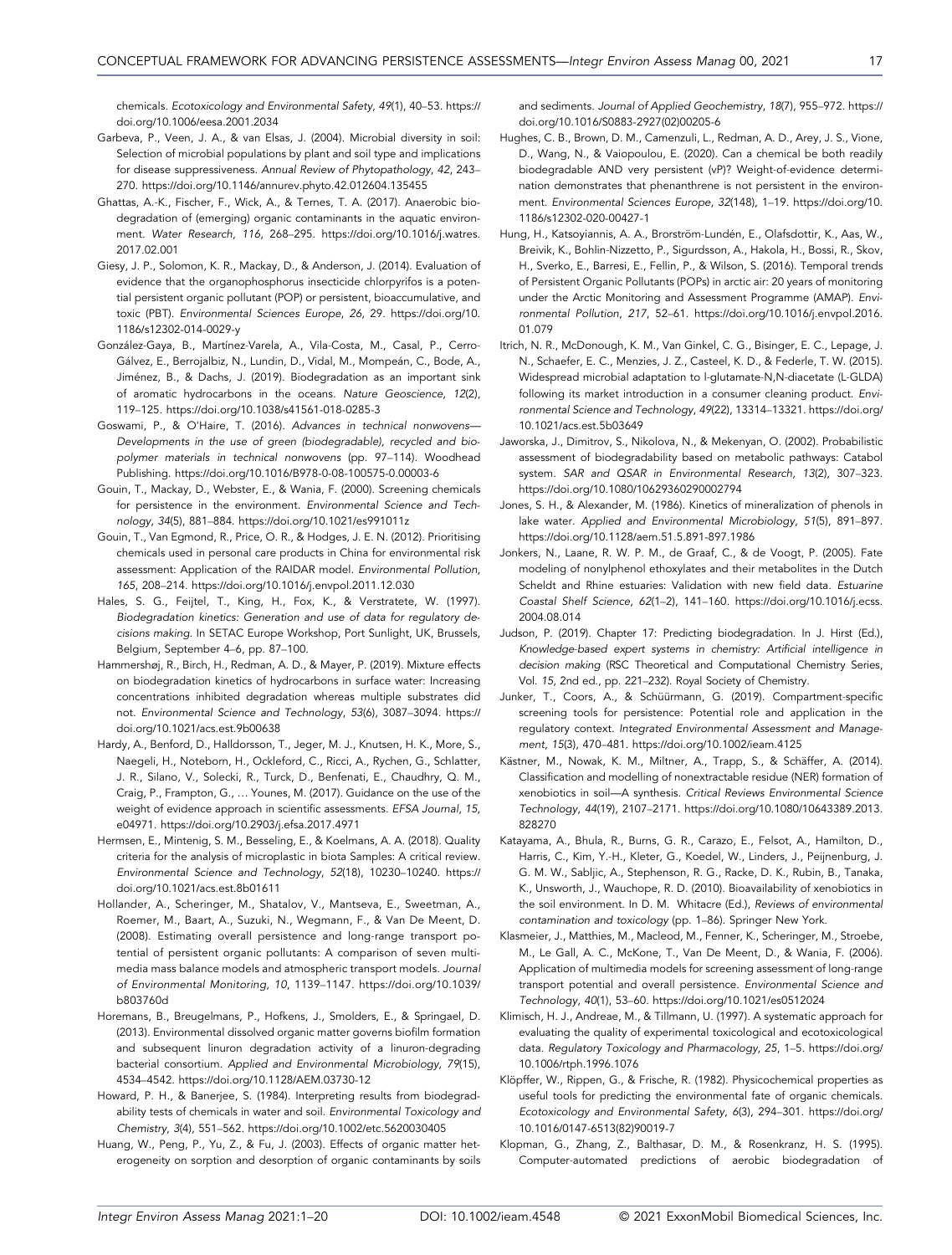chemicals. Environmental Toxicology and Chemistry, 14(3), 395–403. https://doi.org/10.1002/[etc.5620140307](https://doi.org/10.1002/etc.5620140307)

- Koelmans, A. A., Mohamed Nor, N. H., Hermsen, E., Kooi, M., Mintenig, S. M., & De France, J. (2019). Microplastics in freshwaters and drinking water: Critical review and assessment of data quality. Water Research, 155, 410–422. https://doi.org/10.1016/[j.watres.2019.02.054](https://doi.org/10.1016/j.watres.2019.02.054)
- Kolvenbach, B. A., Helbling, D. E., Kohler, H. P. E., & Corvini, P. F.‐X. (2014). Emerging chemicals and the evolution of biodegradation capacities and pathways in bacteria. Current Opinion in Biotechnology, 27, 8–14. [https:](https://doi.org/10.1016/j.copbio.2013.08.017)// doi.org/10.1016/[j.copbio.2013.08.017](https://doi.org/10.1016/j.copbio.2013.08.017)
- Kowalczyk, A., Martin, T. J., Price, O. R., Snape, J. R., van Egmond, R. A., Finnegan, C. J., Schäfer, H., Davenport, R. J., & Bending, G. D. (2015). Refinement of biodegradation tests methodologies and the proposed utility of new microbial ecology techniques. Ecotoxicology and Environmental Safety, 111, 9–22. https://doi.org/10.1016/[j.ecoenv.2014.](https://doi.org/10.1016/j.ecoenv.2014.09.021) [09.021](https://doi.org/10.1016/j.ecoenv.2014.09.021)
- Lewis, A., & Prince, R. C. (2018). Integrating dispersants in oil spill response in Arctic and other icy environments. Environmental Science and Technology, 52(11), 6098–6112. https://doi.org/10.1021/[acs.est.7b06463](https://doi.org/10.1021/acs.est.7b06463)
- Liang, B., Jiang, J., Zhang, J., Zhao, Y., & Li, S. (2012). Horizontal transfer of dehalogenase genes involved in the catalysis of chlorinated compounds: Evidence and ecological role. Critical Reviews in Microbiology, 38(2), 95–110. https://doi.org/10.3109/[1040841X.2011.618114](https://doi.org/10.3109/1040841X.2011.618114)
- Lipnick, R. L., Hermens, J. L. M., & Jones, K. (2000). Persistent, bioaccumulative, and toxic chemicals: Volume I: Fate and exposure. American Chemical Society.
- Lipnick, R. L., Jansson, B., Mackay, D., & Petreas, M. (2000). Persistent, bioaccumulative, and toxic chemicals: Volume II: Assessment and new chemicals (ACS Symposium Series, No. 773). American Chemical Society.
- Lutter, R., Abbott, L., Becker, R., Borgert, C., Bradley, A., Charnley, G., Dudley, S., Felsot, A., Golden, N., Gray, G., Juberg, D., Mitchell, M., Rachman, N., Rhomberg, L., Solomon, K., Sundlof, S., & Willett, K. (2015). Improving weight of evidence approaches to chemical evaluations. Risk Analysis, 35(2), 186–192. https://doi.org/10.1111/[risa.12277](https://doi.org/10.1111/risa.12277)
- Mackay, D. (1979). Finding fugacity feasible. Environmental Science and Technology, 13, 1218–1223. https://doi.org/10.1021/[es60158a003](https://doi.org/10.1021/es60158a003)
- Mackay, D. (2001). Multimedia environmental models: The fugacity approach. CRC Press. https://doi.org/10.1201/[9781420032543](https://doi.org/10.1201/9781420032543)
- Mackay, D., Di Guardo, A., Paterson, S., & Cowan, C. E. (1996). Evaluating the environmental fate of a variety of types of chemicals using the EQC model. Environmental Toxicology and Chemistry, 15, 1627–1637. [https:](https://doi.org/10.1002/etc.5620150929)// doi.org/10.1002/[etc.5620150929](https://doi.org/10.1002/etc.5620150929)
- Mackay, D., Di Guardo, A., Paterson, S., Kicsi, G., & Cowan, C. E. (1996). Assessing the fate of new and existing chemicals: A five-stage process. Environmental Toxicology and Chemistry, 15, 1618–1626. https://[doi.org](https://doi.org/10.1002/etc.5620150928)/ 10.1002/[etc.5620150928](https://doi.org/10.1002/etc.5620150928)
- Mackay, D., Di Guardo, A., Paterson, S., Kicsi, G., Cowan, C. E., & Kane, D. M. (1996). Assessment of chemical fate in the environment using evaluative, regional and local‐scale models: Illustrative application to chlorobenzene and linear alkylbenzene sulfonates. Environmental Toxicology and Chemistry, 15, 1638–1648. https://doi.org/10.1002/[etc.5620150930](https://doi.org/10.1002/etc.5620150930)
- Mackay, D., Hughes, D. M., Romano, M. L., & Bonnell, M. (2014). The role of persistence in chemical evaluations. Integrated Environmental Assessment and Management, 10(4), 588–594. https://doi.org/10.1002/[ieam.1545](https://doi.org/10.1002/ieam.1545)
- Mackay, D., & Paterson, S. (1981). Calculating fugacity. Environmental Science & Technology, 15(9), 1006–1014. https://doi.org/[10.1021](https://doi.org/10.1021/es00091a001)/ [es00091a001](https://doi.org/10.1021/es00091a001)
- Mackay, D., & Webster, E. (2006). Environmental persistence of chemicals. Environmental Science and Pollution Research International, 13, 43–49. https://doi.org/10.1065/[espr2006.01.008](https://doi.org/10.1065/espr2006.01.008)
- Mackay, D., Giesy, J. P., & Solomon, K. R. (2014). Fate in the environment and long‐range atmospheric transport of the organophosphorus insecticide, chlorpyrifos and its oxon. In J. P. Giesy, & K. R. Solomon (Eds.), Ecological risk assessment for chlorpyrifos in terrestrial and aquatic systems in the United States (pp. 35–76). Springer International Publishing.
- Mamy, L., Patureau, D., Barriuso, E., Bedos, C., Bessac, F., Louchart, X., Martin‐Laurent, F., Miege, C., & Benoit, P. (2015). Prediction of the fate of

organic compounds in the environment from their molecular properties: A review. Critical Reviews Environmental Science Technology, 45(12), 1277–1377. https://doi.org/10.1080/[10643389.2014.955627](https://doi.org/10.1080/10643389.2014.955627)

- Martin, T. J., Snape, J. R., Bartram, A., Robson, A., Acharya, K., & Davenport, R. J. (2017). Environmentally relevant inoculum concentrations improve the reliability of persistent assessments in biodegradation screening tests. Environmental Science and Technology, 51(5), 3065–3073. [https:](https://doi.org/10.1021/acs.est.6b05717)//doi. org/10.1021/[acs.est.6b05717](https://doi.org/10.1021/acs.est.6b05717)
- Matthies, M., Solomon, K., Vighi, M., Gilman, A., & Tarazona, J. V. (2016). The origin and evolution of assessment criteria for persistent, bioaccumulative and toxic (PBT) chemicals and persistent organic pollutants (POPs). Environmental Science: Processes & Impacts, 18(9), 1114–1128. [https:](https://doi.org/10.1039/c6em00311g)//doi. org/10.1039/[c6em00311g](https://doi.org/10.1039/c6em00311g)
- McArthur, J. V. (2006). Microbial ecology: An evolutionary approach. Academic Press (Elsevier).
- McKone, T. E., & Enoch, K. G. (2002). CalTOX (registered trademark), a multimedia total exposure model spreadsheet user's guide. Version 4.0 (Beta). https://[www.osti.gov](https://www.osti.gov/servlets/purl/803756)/servlets/purl/803756
- McLachlan, M. S., Zou, H., & Gouin, T. (2017). Using benchmarking to strengthen the assessment of persistence. Environmental Science and Technology, 51(1), 4–11. https://doi.org/10.1021/[acs.est.6b03786](https://doi.org/10.1021/acs.est.6b03786)
- Melsbach, A., Ponsin, V., Torrentó, C., Lihl, C., Hofstetter, T. B., Hunkeler, D., & Elsner, M. (2019). 13C‐ and 15N‐isotope analysis of desphenylchloridazon by liquid chromatography–isotope‐ratio mass spectrometry and derivatization gas chromatography–isotope‐ratio mass spectrometry. Analytical Chemistry, 91(5), 3412–3420. https://[doi.org](https://doi.org/10.1021/acs.analchem.8b04906)/10. 1021/[acs.analchem.8b04906](https://doi.org/10.1021/acs.analchem.8b04906)
- Merrettig‐Bruns, U., & Jelen, E. (2009). Anaerobic biodegradation of detergent surfactants. Materials (Basel), 2(1), 181–206. https://[doi.org](https://doi.org/10.3390/ma2010181)/10. 3390/[ma2010181](https://doi.org/10.3390/ma2010181)
- Moermond, C. T. A., Kase, R., Korkaric, M., Ågerstrand, M., & Agerstrand, M. (2016). CRED: Criteria for reporting and evaluating ecotoxicity data. Environmental Toxicology and Chemistry, 35(5), 1297–1309. https://[doi.org](https://doi.org/10.1002/etc.3259)/ 10.1002/[etc.3259](https://doi.org/10.1002/etc.3259)
- Nagata, Y., Kato, H., Ohtsubo, Y., & Tsuda, M. (2019). Lessons from the genomes of lindane‐degrading sphingomonads. Environmental Microbiology Reports, 11(5), 630–644. https://doi.org/10.1111/1758-[2229.12762](https://doi.org/10.1111/1758-2229.12762)
- Nielsen, T. K., Rasmussen, M., Demanèche, S., Cecillon, S., Vogel, T. M., & Hansen, L. H. (2017). Evolution of sphingomonad gene clusters related to pesticide catabolism revealed by genome sequence and mobilomics of Sphingobium herbicidovorans MH. Genome Biology and Evolution, 9(9), 2477–2490. https://doi.org/[10.1093](https://doi.org/10.1093/gbe/evx185)/gbe/evx185
- Nordberg, M., Templeton, D., Andersen, O., & Duffus, J. (2009). IUPAC glossary of terms used in ecotoxicology (IUPAC Recommendations 2012). Pure and Applied Chemistry, 81(5), 829–970. https://doi.org/[10.1351](https://doi.org/10.1351/PAC-REC-08-07-09)/ [PAC](https://doi.org/10.1351/PAC-REC-08-07-09)-REC-08-07-09
- OECD. (2006). OECD guidelines for the testing of chemicals. [https:](https://www.oecd-ilibrary.org/environment/oecd-guidelines-for-the-testing-of-chemicals-section-3-degradation-and-accumulation_2074577x)//www. oecd-ilibrary.org/[environment](https://www.oecd-ilibrary.org/environment/oecd-guidelines-for-the-testing-of-chemicals-section-3-degradation-and-accumulation_2074577x)/oecd-guidelines-for-the-testing-ofchemicals-section-3-degradation-and-[accumulation\\_2074577x](https://www.oecd-ilibrary.org/environment/oecd-guidelines-for-the-testing-of-chemicals-section-3-degradation-and-accumulation_2074577x)
- OECD. (2018). Prioritisation of chemicals using the integrated approaches for testing and assessment (IATA)‐based ecological risk classification. [https:](https://www.oecd.org/officialdocuments/publicdisplaydocumentpdf/?cote=ENV/JM/MONO(2018)27%26docLanguage=En)// www.oecd.org/officialdocuments/[publicdisplaydocumentpdf](https://www.oecd.org/officialdocuments/publicdisplaydocumentpdf/?cote=ENV/JM/MONO(2018)27%26docLanguage=En)/?cote=ENV/ JM/[MONO\(2018\)27%26docLanguage](https://www.oecd.org/officialdocuments/publicdisplaydocumentpdf/?cote=ENV/JM/MONO(2018)27%26docLanguage=En)=En
- OECD. (2019). Guiding principles and key elements for establishing a weight of evidence for chemical assessment No. 311. https://[images.chemycal.](https://images.chemycal.com/Media/Files/ENV-JM-MONO(2019)31.pdf) com/Media/Files/ENV-JM-[MONO\(2019\)31.pdf](https://images.chemycal.com/Media/Files/ENV-JM-MONO(2019)31.pdf). (311):1‐37
- Ortega‐Calvo, J. J., Harmsen, J., Parsons, J. R., Semple, K. T., Aitken, M. D., Ajao, C., Eadsforth, C., Galay‐Burgos, M., Naidu, R., Oliver, R., Peijnenburg, W. J., Römbke, J., Streck, G., & Versonnen, B. (2015). From bioavailability science to regulation of organic chemicals. Environmental Science and Technology, 49, 10255–10264. https://doi.org/10.1021/[acs.est.5b02412](https://doi.org/10.1021/acs.est.5b02412)
- Ott, A., Martin, T. J., Acharya, K., Lyon, D. Y., Robinson, N., Rowles, B., Snape, J. R., Still, I., Whale, G. F., Albright, V. C., Bäverbäck, P., Best, N., Commander, R., Eickhoff, C., Finn, S., Hidding, B., Maischak, H., Sowders, K. A., Taruki, M., … Davenport, R. J. (2020). Multi‐laboratory validation of a new marine biodegradation screening test for chemical persistence assessment. Environmental Science and Technology, 54(7), 4210–4220. https://doi.org/10.1021/[acs.est.9b07710](https://doi.org/10.1021/acs.est.9b07710)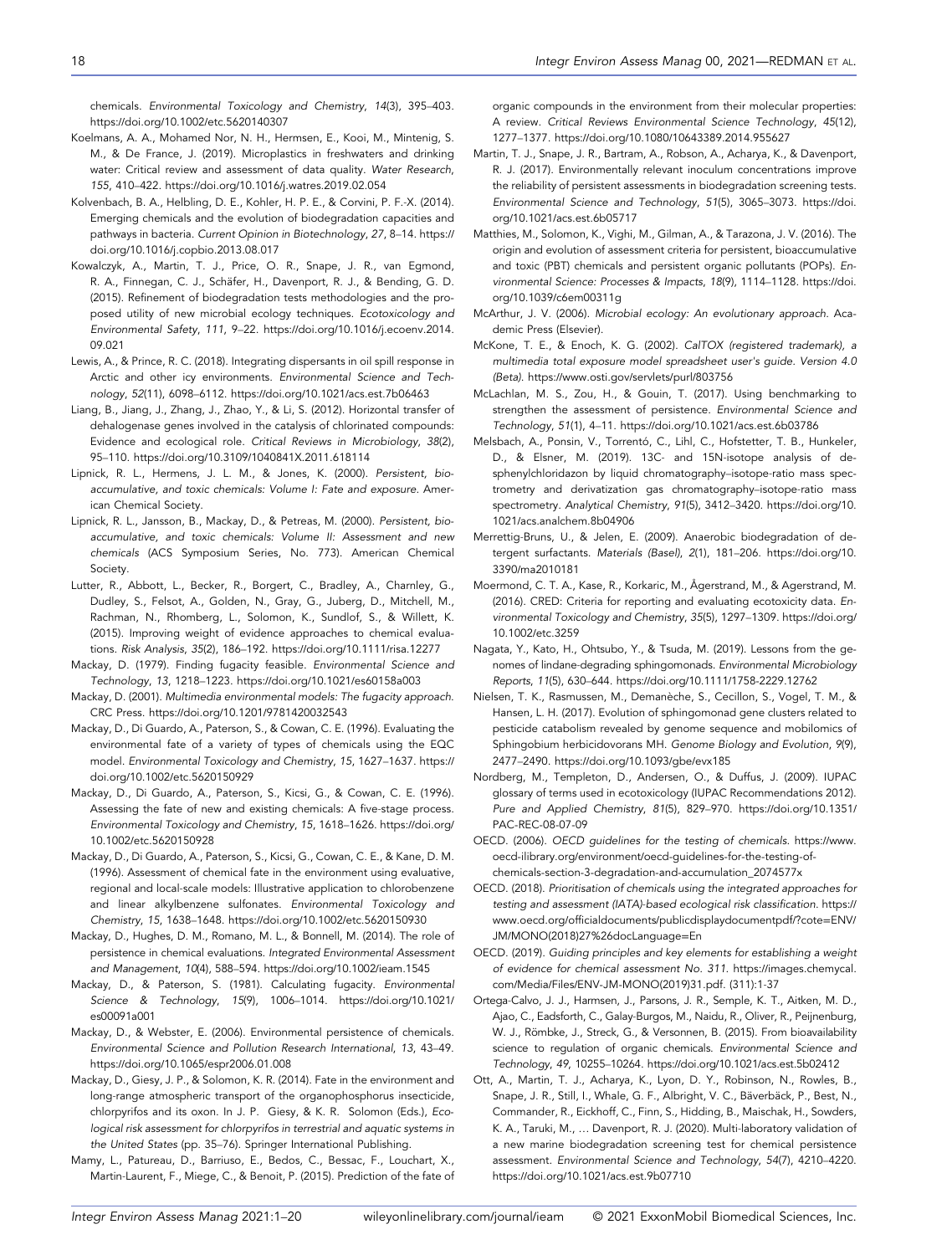- Ott, A., Martin, T. J. T. J., Whale, G. F. G. F., Snape, J. R. J. R., Rowles, B., Galay‐Burgos, M., & Davenport, R. J. R. J. (2019). Improving the biodegradability in seawater test (OECD 306). Science of the Total Environment, 666, 399–404. https://doi.org/10.1016/[j.scitotenv.2019.02.167](https://doi.org/10.1016/j.scitotenv.2019.02.167)
- Pastore, M., Santaeufemia, S., Bertucco, A., & Sforza, E. (2018). Light intensity affects the mixotrophic carbon exploitation in chlorella protothecoides: Consequences on microalgae‐bacteria based wastewater treatment. Water Science and Technology, 78(8), 1762–1771. https://[doi.org](https://doi.org/10.2166/wst.2018.462)/10. 2166/[wst.2018.462](https://doi.org/10.2166/wst.2018.462)
- Pennington, D. W. (2001). An evaluation of chemical persistence screening approaches. Chemosphere, 44(7), 1589–1601. https://doi.org/[10.1016](https://doi.org/10.1016/S0045-6535(00)00530-0)/ S0045-[6535\(00\)00530](https://doi.org/10.1016/S0045-6535(00)00530-0)-0
- Pizzo, F., Lombardo, A., Manganaro, A., & Benfenati, E. (2013). In silico models for predicting ready biodegradability under REACH: A comparative study. Science of the Total Environment, 463–464, 161–168. https://doi.org/10.1016/[j.scitotenv.2013.05.060](https://doi.org/10.1016/j.scitotenv.2013.05.060)
- Poursat, B. A. J. J., van Spanning, R. J. M. M., de Voogt, P., & Parsons, J. R. (2019). Implications of microbial adaptation for the assessment of environmental persistence of chemicals. Critical Reviews Environmental Science Technology, 49(23), 2220–2255. https://doi.org/10.1080/[10643389.](https://doi.org/10.1080/10643389.2019.1607687) [2019.1607687](https://doi.org/10.1080/10643389.2019.1607687)
- Rhomberg, L. R., Goodman, J. E., Bailey, L. A., Prueitt, R. L., Beck, N. B., Bevan, C., Honeycutt, M., Kaminski, N. E., Paoli, G., Pottenger, L. H., Scherer, R. W., Wise, K. C., & Becker, R. A. (2013). A survey of frameworks for best practices in weight-of-evidence analyses. Critical Reviews in Toxicology, 43(9), 753–784. https://doi.org/10.3109/[10408444.2013.832727](https://doi.org/10.3109/10408444.2013.832727)
- Rücker, C., & Kümmerer, K. (2012). Modeling and predicting aquatic aerobic biodegradation—A review from a user's perspective. Green Chemistry, 14, 875–887. https://doi.org/10.1039/[c2gc16267a](https://doi.org/10.1039/c2gc16267a)
- Saidi, R., Boudellioua, I., Martin, M. J., & Solovyev, V. (2017). Rule mining techniques to predict prokaryotic metabolic pathways. Methods in Molecular Biology, 1613, 311–331. https://doi.org/[10.1007](https://doi.org/10.1007/978-1-4939-7027-8_12)/978-1-4939-7027-8\_12
- Saxe, J. K. (2011). Biodegradability evaluation for cosmetic ingredients and finished products. In N. Dayan, & L. Kromidas (Eds.), Formulating, packaging and marketing of natural cosmetic products (pp. 387–410). Wiley. https://doi.org/10.1002/[9781118056806.ch20](https://doi.org/10.1002/9781118056806.ch20)
- SCENIHR. (2012). European Union, Scientific Committee on Emerging and Newly Identified Health Risks (SCENIHR) memorandum on the use of the scientific literature for human health risk assessment purposes— Weighing of evidence and expression of uncertainty. 19 March. [https:](https://op.europa.eu/en/publication-detail/-/publication/555f24ce-367e-4417-88ef-7e4932d7bddf)// [op.europa.eu](https://op.europa.eu/en/publication-detail/-/publication/555f24ce-367e-4417-88ef-7e4932d7bddf)/en/publication-detail/-/publication/555f24ce-367e-4417- 88ef-[7e4932d7bddf](https://op.europa.eu/en/publication-detail/-/publication/555f24ce-367e-4417-88ef-7e4932d7bddf)
- Schäffer, A., Kästner, M., & Trapp, S. (2018). A unified approach for including non‐extractable residues (NER) of chemicals and pesticides in the assessment of persistence. Environmental Sciences Europe, 30(51), 1–14. https://doi.org/[10.1186](https://doi.org/10.1186/s12302-018-0181-x)/s12302-018-0181-x
- Scheringer, M., Jones, K. C., Matthies, M., Simonich, S., & van de Meent, D. (2009). Multimedia partitioning, overall persistence, and long‐range transport potential in the context of POPs and PBT chemical assessments. Integrated Environmental Assessment and Management, 5(4), 557–576. https://doi.org/10.1897/[IEAM\\_2009](https://doi.org/10.1897/IEAM_2009-007.1)-007.1
- Scheringer, M., McLeod, M., Matthies, M., & Klasmeier, J. (2006). Persistence criteria in the REACH legislation: Critical evaluation and recommendations. https://[www.umweltbundesamt.de](https://www.umweltbundesamt.de/sites/default/files/medien/2674/dokumente/gutachten_gesamtpersistenz.pdf)/sites/default/files/medien/2674/ dokumente/[gutachten\\_gesamtpersistenz.pdf](https://www.umweltbundesamt.de/sites/default/files/medien/2674/dokumente/gutachten_gesamtpersistenz.pdf)
- Schwarzenbach, R. P., Gschwend, P. M., & Imboden, D. M. (2016). Environmental organic chemistry.
- Scientific Committee on Health, Environmental and Emerging Risks (SCHEER). (2018). Memorandum on weight of evidence and uncertainties. Revision 2018. European Commission. https://[ec.europa.eu](https://ec.europa.eu/health/sites/default/files/scientific_committees/scheer/docs/scheer_o_014.pdf)/health/sites/ default/files/scientific\_committees/scheer/docs/[scheer\\_o\\_014.pdf](https://ec.europa.eu/health/sites/default/files/scientific_committees/scheer/docs/scheer_o_014.pdf)
- Scow, K. M., Simkins, S., & Alexander, M. (1986). Kinetics of mineralization of organic compounds at low concentrations in soil. Applied and Environmental Microbiology, 51(5), 1028–1035.
- Semple, K., Doick, K., Jones, K., Burauel, P., Craven, A., & Harms, H. (2004). Defining bioavailability and bioaccessibility of contaminated soil and sediment is complicated. Environmental Science and Technology, 38, 228A–231A. https://doi.org/10.1021/[es040548w](https://doi.org/10.1021/es040548w)
- Shrestha, P., Meisterjahn, B., Klein, M., Mayer, P., Birch, H., Hughes, C. B., & Hennecke, D. (2019). Biodegradation of Vvlatile chemicals in soil: Separating volatilization and degradation in an improved test setup (OECD 307). Environmental Science and Technology, 53(1), 20–28. [https:](https://doi.org/10.1021/acs.est.8b05079)//doi. org/10.1021/[acs.est.8b05079](https://doi.org/10.1021/acs.est.8b05079)
- Solomon, K., Matthies, M., & Vighi, M. (2013). Assessment of PBTs in the European Union: A critical assessment of the proposed evaluation scheme with reference to plant protection products. Environmental Sciences Europe, 25(1), 1–17. https://doi.org/[10.1186](https://doi.org/10.1186/2190-4715-25-10)/2190-4715-25-10
- Southwell, R. V., Hilton, S. L., Pearson, J. M., Hand, L. H., & Bending, G. D. (2020). Inclusion of seasonal variation in river system microbial communities and phototroph activity increases environmental relevance of laboratory chemical persistence tests. Science of the Total Environment, 733, 139070. https://doi.org/10.1016/[j.scitotenv.2020.139070](https://doi.org/10.1016/j.scitotenv.2020.139070)
- Steen, R. J. C. A., Evers, E. H. G., van Hattum, B., Cofino, W. P., & Brinkman, U. A. T. (2002). Net fluxes of pesticides from the Scheldt Estuary into the North Sea: A model approach. Environmental Pollution, 116(1), 75–84. https://doi.org/10.1016/s0269-[7491\(01\)00123](https://doi.org/10.1016/s0269-7491(01)00123-3)-3
- Stroebe, M., Scheringer, M., & Hungerbühler, K. (2004). Measures of overall persistence and the temporal remote state. Environmental Science and Technology, 38, 5665–5673. https://doi.org/10.1021/[es035443s](https://doi.org/10.1021/es035443s)
- Struijs, J. (2014). SimpleTreat 4.0: A model to predict fate and emission of chemicals in wastewater treatment plants. https://[www.rivm.nl](https://www.rivm.nl/bibliotheek/rapporten/601353005.pdf)/bibliotheek/ rapporten/[601353005.pdf](https://www.rivm.nl/bibliotheek/rapporten/601353005.pdf)
- Subba‐Rao, R. V., Rubin, H. E., & Alexander, M. (1982). Kinetics and extent of mineralization of organic chemicals at trace levels in freshwater and sewage. Applied and Environmental Microbiology, 43(5), 1139–1150.
- Suter, G., Nichols, J., Lavoie, E., & Cormier, S. (2020). Systematic review and weight of evidence are integral to ecological and human health assessments: They need an integrated framework. Integrated Environmental Assessment and Management, 16(5), 718–728. https://doi.org/[10.1002](https://doi.org/10.1002/ieam.4271)/ [ieam.4271](https://doi.org/10.1002/ieam.4271)
- Thouand, G. G., Durand, M. J., Maul, A., Gancet, C., & Blok, H. (2011). New concepts in the evaluation of biodegradation/persistence of chemical substances using a microbial inoculum. Frontiers in Microbiology, 2, 164. https://doi.org/10.3389/[fmicb.2011.00164](https://doi.org/10.3389/fmicb.2011.00164)
- Tiehm, A., & Schmidt, K. R. (2011). Sequential anaerobic/aerobic biodegradation of chloroethenes—Aspects of field application. Current Opinion in Biotechnology, 22(3), 415–421. https://doi.org/[10.1016](https://doi.org/10.1016/j.copbio.2011.02.003)/j. [copbio.2011.02.003](https://doi.org/10.1016/j.copbio.2011.02.003)
- Top, E. M., & Springael, D. (2003). The role of mobile genetic elements in bacterial adaptation to xenobiotic organic compounds. Current Opinion in Biotechnology, 14(3), 262–269. https://doi.org/10.1016/S0958-[1669\(03\)](https://doi.org/10.1016/S0958-1669(03)00066-1) [00066](https://doi.org/10.1016/S0958-1669(03)00066-1)-1
- US EPA. (2020). Estimation Programs Interface Suite for Microsoft Windows. US EPA.
- Van De Meent, D., McKone, T., Parkerton, T., Matthies, M., Scheringer, M., Wania, F., Purdy, R., & Bennett, D. H. (2000). Persistence and transport potential of chemicals in a multimedia environment. Evaluation of persistence and long‐range transport potential of organic chemicals in the environment (pp. 1–44). SETAC Press. https://[escholarship.org](https://escholarship.org/uc/item/4650x5s2)/uc/item/ [4650x5s2](https://escholarship.org/uc/item/4650x5s2)
- Van Der Kraak, G. J., Hosmer, A. J., Hanson, M. L., Kloas, W., & Solomon, K. R. (2014). Effects of atrazine in fish, amphibians, and reptiles: An analysis based on quantitative weight of evidence. Critical Reviews in Toxicology, 44(Suppl 5), 1–66. https://doi.org/10.3109/[10408444.2014.](https://doi.org/10.3109/10408444.2014.967836) [967836](https://doi.org/10.3109/10408444.2014.967836)
- Wania, F., & Mackay, D. (1993). Modelling the global distribution of toxaphene: A discussion of feasibility and desirability. Chemosphere, 27, 2079–2094. https://doi.org/10.1016/0045-[6535\(93\)90403](https://doi.org/10.1016/0045-6535(93)90403-R)-R
- Wania, F., & Mackay, D. (1995). A global distribution model for persistent organic chemicals. Science of the Total Environment, 160–161, 211–232. https://doi.org/10.1016/0048-[9697\(95\)04358](https://doi.org/10.1016/0048-9697(95)04358-8)-8
- Wania, F., Mackay, D., Li, Y.‐F., Bidleman, T. F., & Strand, A. (1999). Global chemical fate of α‐hexachlorocyclohexane. 1. Evaluation of a global distribution model. Environmental Toxicology and Chemistry, 18, 1390– 1399. https://doi.org/10.1002/[etc.5620180707](https://doi.org/10.1002/etc.5620180707)